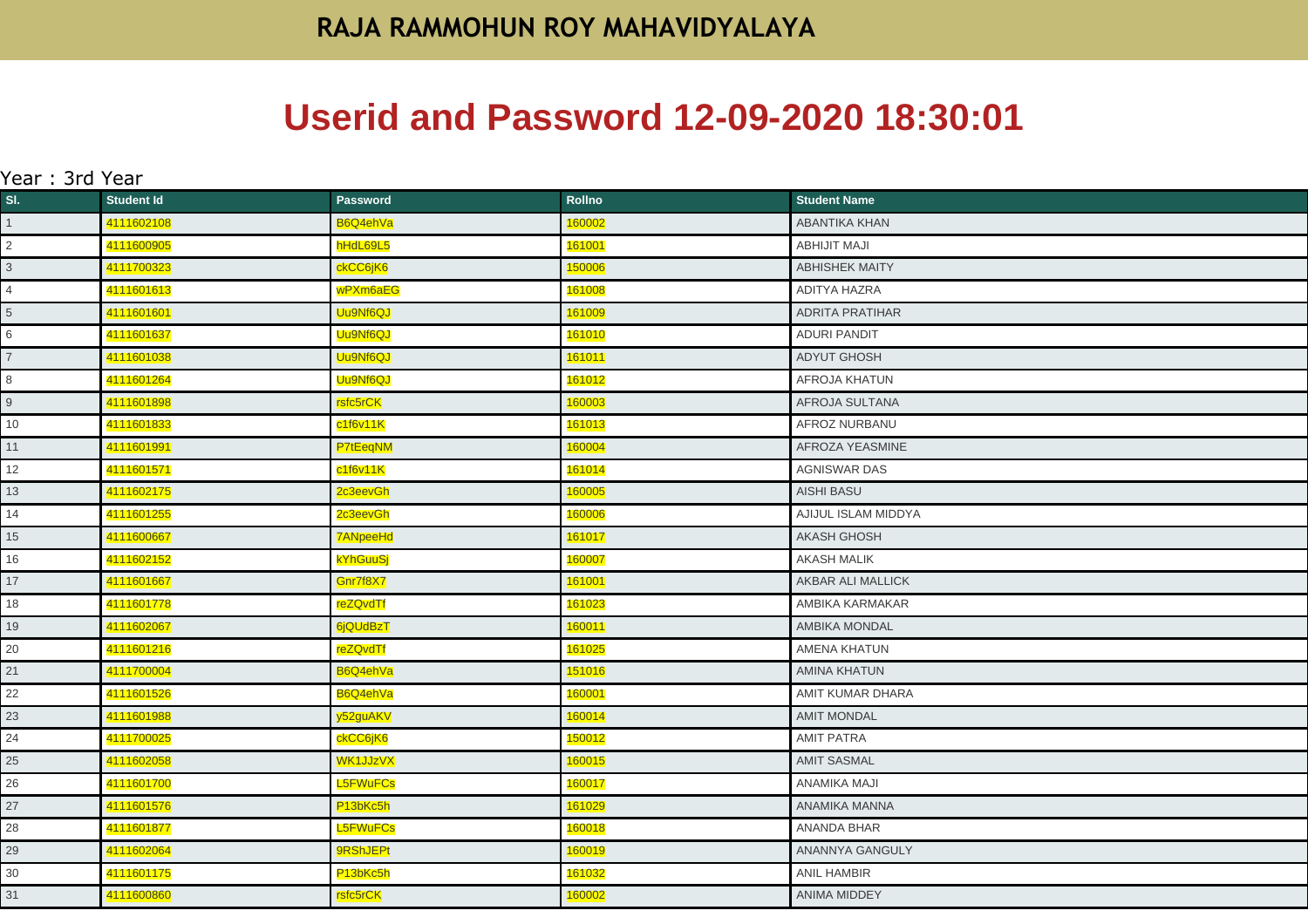| 32 | 4111600865 | P <sub>13b</sub> Kc <sub>5h</sub> | 161033 | ANINDITA BERA            |
|----|------------|-----------------------------------|--------|--------------------------|
| 33 | 4111601957 | 9RShJEPt                          | 160021 | ANJALI MAJI              |
| 34 | 4111601677 | <b>DmDrvkMS</b>                   | 161036 | <b>ANKHI SAMUI</b>       |
| 35 | 4111601812 | <b>DmDrvkMS</b>                   | 161037 | ANSHUMAN KHAMRUI         |
| 36 | 4111601509 | P7tEeqNM                          | 160003 | <b>ANUP GHOSAL</b>       |
| 37 | 4111601583 | <b>DmDrvkMS</b>                   | 161039 | ANUSHA SANTARA           |
| 38 | 4111601655 | 27QSJjXT                          | 161041 | ANUSREE SAU              |
| 39 | 4111601926 | sw4LXDZv                          | 160022 | APARNA MURMU             |
| 40 | 4111601069 | 27QSJjXT                          | 161043 | <b>APARNA PAL</b>        |
| 41 | 4111601701 | <b>fXwYHLG4</b>                   | 160023 | APURBA GAYEN             |
| 42 | 4111601214 | 27QSJjXT                          | 161044 | ARABINDA PATRA           |
| 43 | 4111600900 | 27QSJjXT                          | 161045 | <b>ARAJIT DHARA</b>      |
| 44 | 4111601680 | Rtf5urEn                          | 161046 | <b>ARCHANA DOLUI</b>     |
| 45 | 4111601693 | rsfc5rCK                          | 160002 | <b>ARNAB RANA</b>        |
| 46 | 4111601505 | 7SF6vnZP                          | 160004 | ARPAN ADAK               |
| 47 | 4111601581 | <b>fXwYHLG4</b>                   | 160024 | ARPAN CHATTOPADHYAY      |
| 48 | 4111601783 | <b>fXwYHLG4</b>                   | 160025 | <b>ARPAN DAS</b>         |
| 49 | 4111601640 | Rtf5urEn                          | 161053 | <b>ARPITA META</b>       |
| 50 | 4111601622 | Rtf5urEn                          | 161054 | <b>ARPITA PAL</b>        |
| 51 | 4111601009 | u46zHRzA                          | 160027 | <b>ARSIDA KHATUN</b>     |
| 52 | 4111601852 | Rtf5urEn                          | 161055 | ASADUL HOSSAIN SANA      |
| 53 | 4111601921 | SJm1XQLB                          | 160029 | <b>ASHIMA HAZRA</b>      |
| 54 | 4111600079 | apyn3PWD                          | 160030 | <b>ASHIS ROY</b>         |
| 55 | 4111601679 | Rtf5urEn                          | 161059 | <b>ASTO KHAN</b>         |
| 56 | 4111601506 | 2c3eevGh                          | 160006 | <b>ATANU MONDAL</b>      |
| 57 | 4111601541 | rsfc5rCK                          | 160003 | <b>ATIN KUNDU</b>        |
| 58 | 4111600041 | 5Q5BWWD7                          | 160032 | <b>AVIJIT KAR</b>        |
| 59 | 4111601932 | MapqmTZa                          | 160034 | <b>AVIJIT PAL</b>        |
| 60 | 4111602062 | <b>MapqmTZa</b>                   | 160035 | <b>AVIJIT PRAMANIK</b>   |
| 61 | 4111601798 | 67utJqQq                          | 161062 | AYESHA KHATUN            |
| 62 | 4111601872 | P7tEeqNM                          | 160004 | AZAHARUDDIN MALLICK      |
| 63 | 4111601115 | 2c3eevGh                          | 160007 | <b>BABITA BHAR</b>       |
| 64 | 4111601811 | 67utJqQq                          | 161067 | <b>BAISAKHI BAG</b>      |
| 65 | 4111601781 | BBVD31GK                          | 160037 | <b>BAISAKHI BHUINYA</b>  |
| 66 | 4111601862 | 67utJqQq                          | 161068 | <b>BAISHAKHEE DEY</b>    |
| 67 | 4111601845 | Zf75mZTM                          | 160038 | <b>BALARAM JANA</b>      |
| 68 | 4111601295 | 67utJqQq                          | 161071 | <b>BANDANA ROYPANDA</b>  |
| 69 | 4111601948 | Zf75mZTM                          | 160039 | <b>BAPAN CHAKRABORTY</b> |
| 70 | 4111601925 | PHzc37Af                          | 160040 | <b>BAPPADITYA AICH</b>   |
| 71 | 4111601696 | yTFUYp2s                          | 161073 | <b>BAPPADITYA MALIK</b>  |
| 72 | 4111601609 | yTFUYp2s                          | 161074 | <b>BARNALI SANA</b>      |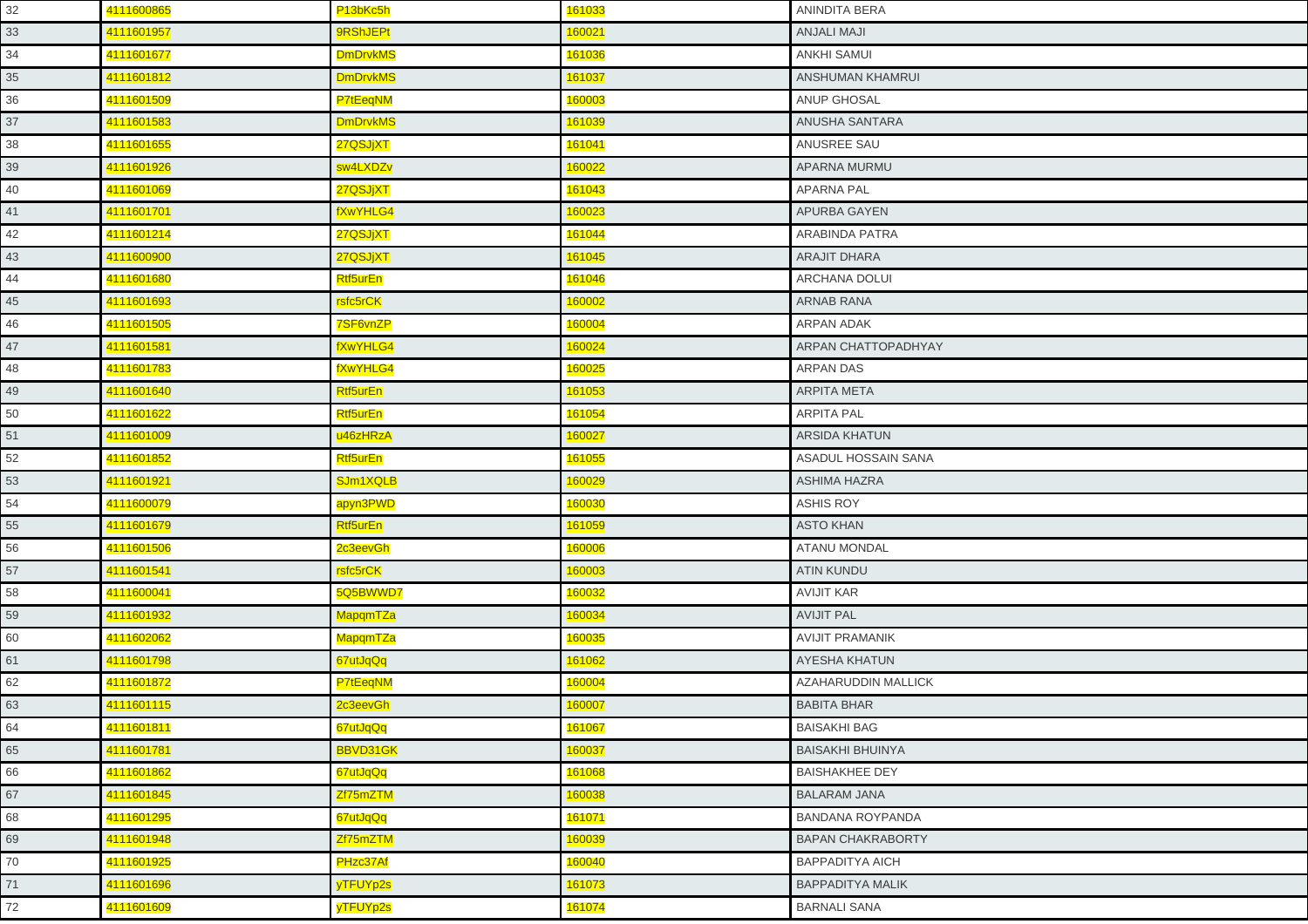| 73  | 4111602140 | PHzc37Af        | 160041 | <b>BARUN MALIK</b>        |
|-----|------------|-----------------|--------|---------------------------|
| 74  | 4111601647 | yTFUYp2s        | 161075 | <b>BASANTI ROY</b>        |
| 75  | 4111600028 | 7nLFk6Lh        | 160043 | <b>BHASKAR GHORUI</b>     |
| 76  | 4111601859 | yTFUYp2s        | 161077 | <b>BHASKAR PAL</b>        |
| 77  | 4111601310 | <b>kYhGuuSj</b> | 160008 | <b>BHASWATI BERA</b>      |
| 78  | 4111601747 | yTFUYp2s        | 161082 | <b>BILKIS KHATUN</b>      |
| 79  | 4111601273 | 6jQUdBzT        | 160009 | <b>BIMALENDU DAS</b>      |
| 80  | 4111600897 | nd37JwJ1        | 161084 | <b>BINOD GHOSH</b>        |
| 81  | 4111602076 | <b>7nLFk6Lh</b> | 160046 | <b>BINOD SINGH</b>        |
| 82  | 4111602027 | w8X7A4Wj        | 160047 | <b>BIPASHA MAITY</b>      |
| 83  | 4111601837 | nd37JwJ1        | 161085 | <b>BISWAJIT BHANGI</b>    |
| 84  | 4111601933 | w8X7A4Wj        | 160048 | <b>BISWAJIT MUKHERJEE</b> |
| 85  | 4111601476 | 6jQUdBzT        | 160010 | <b>BIVAS BAG</b>          |
| 86  | 4111602011 | w8X7A4Wj        | 160049 | <b>BRISTI CHOWDHURY</b>   |
| 87  | 4111601567 | 6jQUdBzT        | 160011 | <b>BUBAI DUTTA</b>        |
| 88  | 4111601046 | 7SF6vnZP        | 160005 | <b>BUBAI PANDIT</b>       |
| 89  | 4111601784 | kuqek3DT        | 160051 | <b>BUDDHADEV GHOSH</b>    |
| 90  | 4111601885 | kuqek3DT        | 160052 | <b>BULBUL MUDI</b>        |
| 91  | 4111601180 | nd37JwJ1        | 161088 | <b>CHAMPA KHATUN</b>      |
| 92  | 4111602010 | J1BGA5QV        | 160053 | CHANDAN GHORUI            |
| 93  | 4111602091 | J1BGA5QV        | 160054 | <b>CHANDAN HAZRA</b>      |
| 94  | 4111601668 | J1BGA5QV        | 160055 | CHANDANA MALIK            |
| 95  | 4111602134 | J1BGA5QV        | 160057 | <b>CHANDRA GHOSH</b>      |
| 96  | 4111601914 | 6UN9P91X        | 160058 | <b>CHANDU SARDAR</b>      |
| 97  | 4111600940 | 2c3eevGh        | 160006 | <b>CHIRANJIT SASMAL</b>   |
| 98  | 4111601851 | nd37JwJ1        | 161094 | <b>DALI MAITY</b>         |
| 99  | 4111601993 | 6UN9P91X        | 160060 | DARAKHSAN ANJUM           |
| 100 | 4111602047 | VeegzbHs        | 160062 | DEBASHIS CHAKRABORTY      |
| 101 | 4111601070 | KZjuYvU2        | 161097 | <b>DEBASHREE MAITY</b>    |
| 102 | 4111602143 | VeegzbHs        | 160063 | <b>DEBASIS PATRA</b>      |
| 103 | 4111600021 | KZjuYvU2        | 161100 | <b>DEBDULAL KOLEY</b>     |
| 104 | 4111601912 | d1sJP6Tt        | 160065 | <b>DEBIKA HOWLIK</b>      |
| 105 | 4111601617 | KZjuYvU2        | 161102 | <b>DEBJANI DWARI</b>      |
| 106 | 4111601876 | d1sJP6Tt        | 160066 | DEBKANTA CHANAK           |
| 107 | 4111600746 | KZjuYvU2        | 161103 | <b>DEBLINA KOOR</b>       |
| 108 | 4111601923 | d1sJP6Tt        | 160067 | <b>DEBU POREL</b>         |
| 109 | 4111700002 | B6Q4ehVa        | 151103 | <b>DEVJANI GHORUI</b>     |
| 110 | 4111600845 | y52guAKV        | 160013 | DIBYA KONAR               |
| 111 | 4111601284 | y52guAKV        | 160014 | <b>DIBYENDU AICH</b>      |
| 112 | 4111601528 | wPXm6aEG        | 161006 | <b>DIBYENDU BHUKTA</b>    |
| 113 | 4111601897 | 8mXXzgA2        | 160069 | <b>DIBYENDU MALIK</b>     |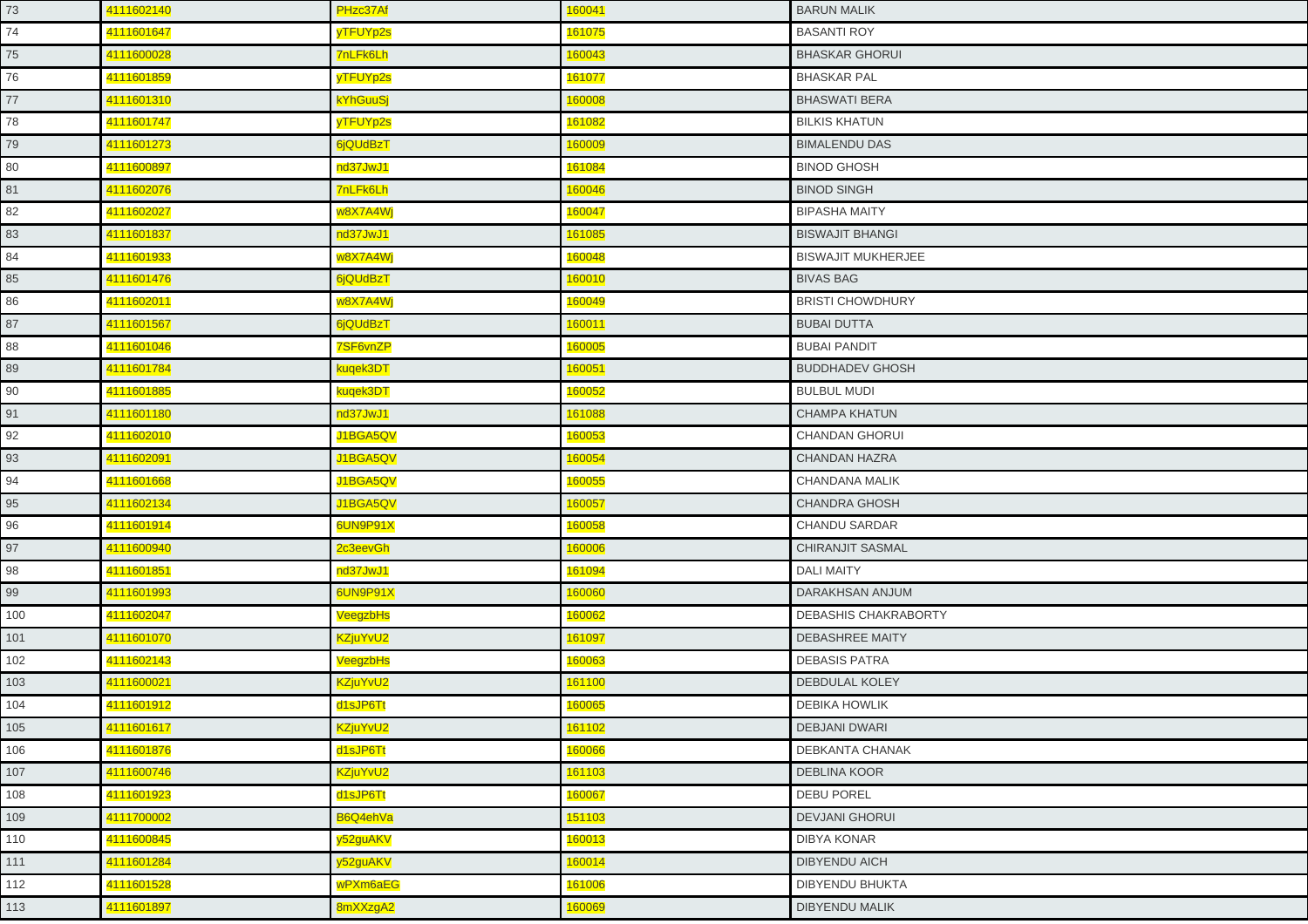| 114 | 4111601968 | 8mXXzgA2        | 160070 | <b>DIBYENDU PANDIT</b>     |
|-----|------------|-----------------|--------|----------------------------|
| 115 | 4111601656 | 8EwW7u54        | 161106 | <b>DILRUBA KHATUN</b>      |
| 116 | 4111600913 | y52guAKV        | 160015 | <b>DIPANJAN DAS</b>        |
| 117 | 4111601569 | wPXm6aEG        | 161007 | <b>DIPANKAR DAS</b>        |
| 118 | 4111602133 | s75jPfL4        | 160072 | <b>DIPANKAR JANA</b>       |
| 119 | 4111601785 | s75jPfL4        | 160073 | DIPAYAN CHATTORAJ          |
| 120 | 4111602163 | QMgL4eX6        | 160074 | <b>DIPIKA BERA</b>         |
| 121 | 4111602056 | QMgL4eX6        | 160075 | <b>DIPIKA NAYAK</b>        |
| 122 | 4111601254 | <b>E7NZPnEA</b> | 160076 | <b>DIPTEN MANNA</b>        |
| 123 | 4111601950 | E7NZPnEA        | 160077 | <b>DIPTIKANA MONDAL</b>    |
| 124 | 4111602102 | <b>E7NZPnEA</b> | 160078 | <b>DISHA MAITY</b>         |
| 125 | 4111601606 | 8EwW7u54        | 161113 | <b>DOLAN MALIK</b>         |
| 126 | 4111601074 | 3T1m3kQB        | 160080 | <b>DRAPADI GHANTA</b>      |
| 127 | 4111601823 | 3T1m3kQB        | 160081 | <b>DROUPADI BARUI</b>      |
| 128 | 4111601969 | my7Ncj1D        | 160083 | <b>DURGADAS BANERJEE</b>   |
| 129 | 4111600751 | 8EwW7u54        | 161114 | <b>EKRAFIN MIDDYA</b>      |
| 130 | 4111600840 | WK1JJzVX        | 160016 | <b>EMALI PAUL</b>          |
| 131 | 4111601220 | 8EwW7u54        | 161115 | <b>FAHMIDA AFRIN</b>       |
| 132 | 4111601056 | X529XAMy        | 161116 | <b>FAIJUL MALLICK</b>      |
| 133 | 4111601659 | X529XAMy        | 161117 | <b>FALGUNI HAZRA</b>       |
| 134 | 4111601881 | my7Ncj1D        | 160084 | <b>FARZIN NESHA</b>        |
| 135 | 4111600908 | X529XAMy        | 161120 | <b>FATAMA JOHURA</b>       |
| 136 | 4111601504 | my7Ncj1D        | 160085 | <b>FATEMA KHATUN</b>       |
| 137 | 4111602053 | aZD23sH7        | 160086 | <b>FAYEZ MORSHEDA</b>      |
| 138 | 4111601927 | aZD23sH7        | 160087 | <b>FERDOUSI KHATUN</b>     |
| 139 | 4111601744 | X529XAMy        | 161122 | <b>FERDOUSI KHATUN</b>     |
| 140 | 4111601219 | X529XAMy        | 161125 | <b>FIROJA KHATUN</b>       |
| 141 | 4111601788 | fL6w7zXA        | 161130 | <b>FULTUSI GHOSH</b>       |
| 142 | 4111602136 | aZD23sH7        | 160089 | <b>GARGI BHATTACHARYYA</b> |
| 143 | 4111601814 | zERpcrU6        | 160091 | <b>GOUTAM ROY</b>          |
| 144 | 4111602033 | zERpcrU6        | 160092 | <b>GURUDAS BOURI</b>       |
| 145 | 4111601304 | <b>kYhGuuSj</b> | 160009 | <b>GURUDAS HAZRA</b>       |
| 146 | 4111601756 | zERpcrU6        | 160093 | <b>HABIBA YASMIN</b>       |
| 147 | 4111601551 | fL6w7zXA        | 161134 | <b>HAIMANTI GAYEN</b>      |
| 148 | 4111601992 | zERpcrU6        | 160094 | <b>HALIMA KHATUN</b>       |
| 149 | 4111601181 | fL6w7zXA        | 161135 | <b>HALIMA KHATUN</b>       |
| 150 | 4111601678 | hHdL69L5        | 161001 | <b>HARI BHOWMICK</b>       |
| 151 | 4111601575 | fL6w7zXA        | 161136 | <b>HASINA KHATUN</b>       |
| 152 | 4111601895 | p5gB3yBJ        | 160095 | HASRINA YEASMIN KHATUN     |
| 153 | 4111601888 | p5gB3yBJ        | 160096 | <b>HENA GANGULY</b>        |
| 154 | 4111600096 | p5gB3yBJ        | 160097 | HRIDAY NATH DEY            |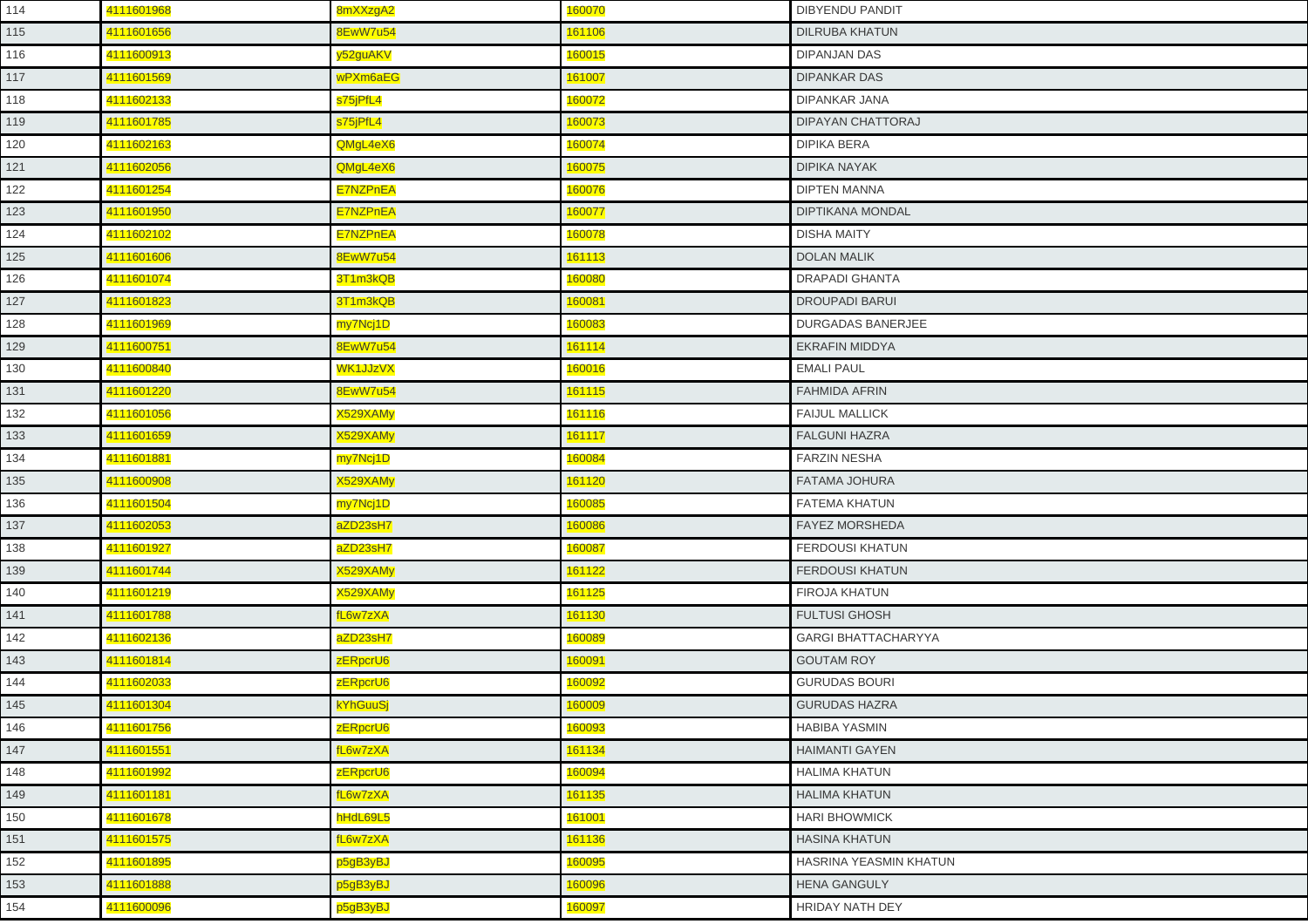| 155 | 4111601076 | <b>L5FWuFCs</b> | 160017 | <b>INDRAJIT MUKHERJEE</b>    |
|-----|------------|-----------------|--------|------------------------------|
| 156 | 4111601978 | p5gB3yBJ        | 160099 | <b>INDRANIL BHATTACHARYA</b> |
| 157 | 4111602096 | p5gB3yBJ        | 160100 | <b>IPSITA SAMANTA</b>        |
| 158 | 4111600095 | MLu4bwMK        | 160101 | <b>ISTAK AHAMED MOLLICK</b>  |
| 159 | 4111602013 | MLu4bwMK        | 160102 | <b>JAGONNATH PAL</b>         |
| 160 | 4111600618 | Gnr7f8X7        | 161002 | <b>JANNATUN FIRDOUSE</b>     |
| 161 | 4111601822 | 53FKXGE9        | 161143 | <b>JHUMA KARAK</b>           |
| 162 | 4111600920 | <b>ECHKXKS6</b> | 160026 | <b>JISHAN HABIB</b>          |
| 163 | 4111601559 | <b>L5FWuFCs</b> | 160019 | JOYASHREE DATTA              |
| 164 | 4111600979 | 53FKXGE9        | 161146 | <b>JULAKHA KHATUN</b>        |
| 165 | 4111602112 | MLu4bwMK        | 160103 | <b>KABITA MALIK</b>          |
| 166 | 4111601705 | 53FKXGE9        | 161150 | <b>KAJAL PATRA</b>           |
| 167 | 4111600928 | 53FKXGE9        | 161154 | KALPANA BHUKTA               |
| 168 | 4111600049 | MLu4bwMK        | 160105 | <b>KAMALESH PAL</b>          |
| 169 | 4111600903 | 53FKXGE9        | 161156 | <b>KAMRUN NAHAR</b>          |
| 170 | 4111600126 | uSS37FR5        | 161160 | KANIZ FATEMA                 |
| 171 | 4111601847 | MLu4bwMK        | 160106 | <b>KARISHMA DWARI</b>        |
| 172 | 4111601663 | uSS37FR5        | 161161 | <b>KARISMA KHATUN</b>        |
| 173 | 4111602138 | 5rGrsvXM        | 160107 | <b>KARTICK BAG</b>           |
| 174 | 4111600179 | uSS37FR5        | 161162 | <b>KARTICK KUIL</b>          |
| 175 | 4111601813 | uSS37FR5        | 161165 | <b>KARTIK PATRA</b>          |
| 176 | 4111601472 | 6jQUdBzT        | 160010 | KAZI IMARUL AREFIN           |
| 177 | 4111601298 | 9RShJEPt        | 160020 | <b>KEKA ADHIKARI</b>         |
| 178 | 4111601246 | 5rGrsvXM        | 160109 | <b>KEYA LAHARI</b>           |
| 179 | 4111601005 | Sx5ymE27        | 161172 | <b>KEYA MANNA</b>            |
| 180 | 4111601168 | 5rGrsvXM        | 160111 | KHADIJA KHATUN               |
| 181 | 4111601013 | 5rGrsvXM        | 160112 | <b>KHADIJATUL KUBRA</b>      |
| 182 | 4111601302 | sw4LXDZv        | 160021 | KHANDAKAR SAYED ANOWAR       |
| 183 | 4111601964 | 5rGrsvXM        | 160113 | KHANDAKAR WASIM NAWAZ        |
| 184 | 4111601554 | Sx5ymE27        | 161173 | KHOKAN PAKHIRA               |
| 185 | 4111601029 | 6jQUdBzT        | 160012 | <b>KOUSIK SAMANTA</b>        |
| 186 | 4111602074 | <u>ZS7DbCEf</u> | 160114 | KOYEL BERA                   |
| 187 | 4111601722 | Sx5ymE27        | 161180 | <b>KOYEL MAITY</b>           |
| 188 | 4111600009 | 5dZ26dRD        | 140085 | <b>KRISHNA PADA HAIT</b>     |
| 189 | 4111601882 | <b>ZS7DbCEf</b> | 160116 | <b>KRISHNA PATRA</b>         |
| 190 | 4111602142 | y52guAKV        | 160013 | <b>KRISHNENDU SNAI</b>       |
| 191 | 4111601544 | fXwYHLG4        | 160024 | <b>KUHELI MONDAL</b>         |
| 192 | 4111601275 | <b>ECHKXKS6</b> | 160025 | <b>KUHELI ROY</b>            |
| 193 | 4111601720 | Sx5ymE27        | 161182 | KUHELI SAMANTA               |
| 194 | 4111602015 | <b>ZS7DbCEf</b> | 160117 | KULSUMA KHATUN               |
| 195 | 4111601846 | <b>ZS7DbCEf</b> | 160118 | <b>KUMARESH POREL</b>        |
|     |            |                 |        |                              |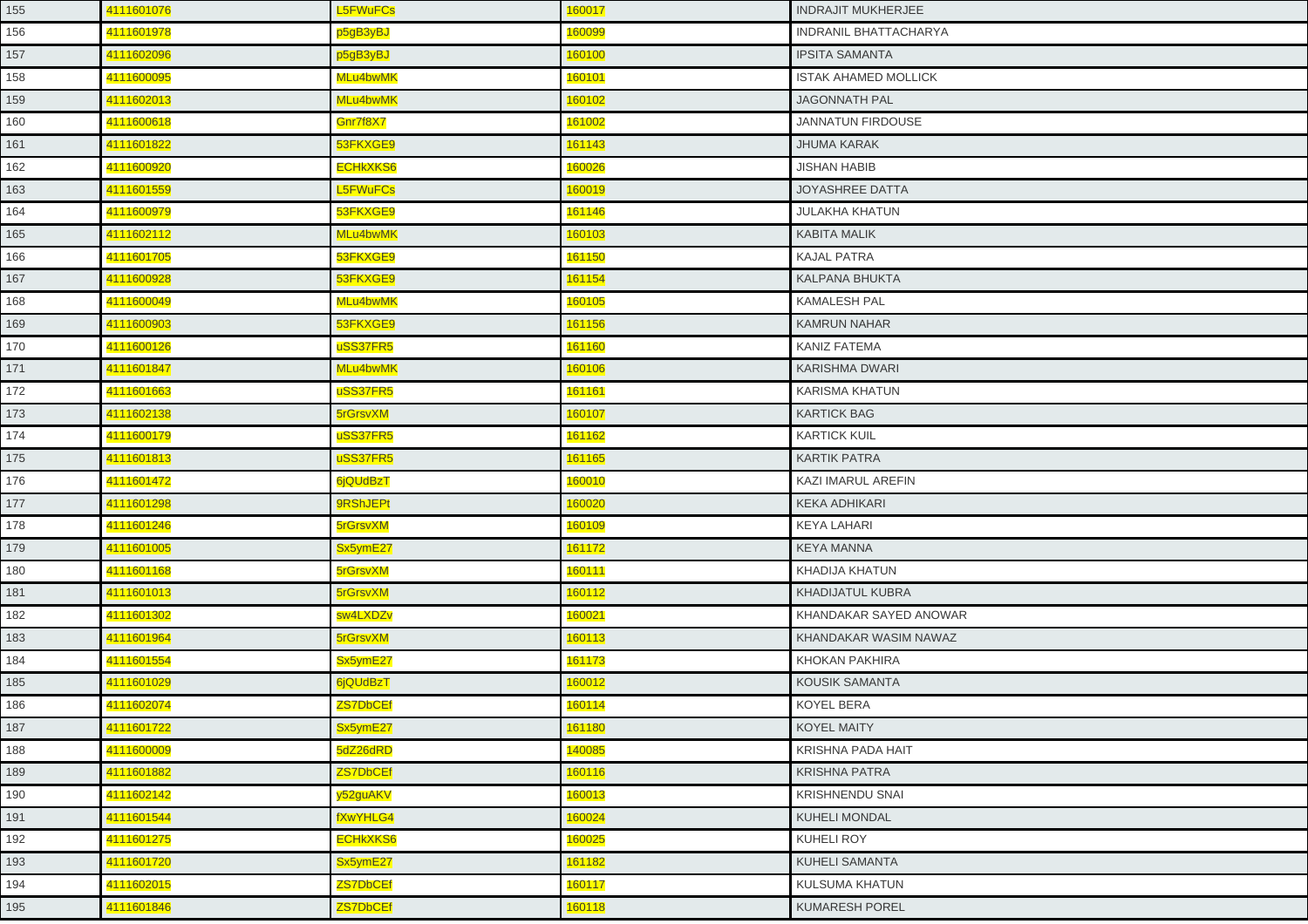| 196 | 4111601265 | <b>ECHKXKS6</b> | 160026 | KUNAL SAMANTA             |
|-----|------------|-----------------|--------|---------------------------|
| 197 | 4111601269 | <b>ZS7DbCEf</b> | 160121 | <b>KUSHAL SAMANTA</b>     |
| 198 | 4111601603 | GYwM3LJG        | 161183 | <b>LABANI BERA</b>        |
| 199 | 4111601725 | GYwM3LJG        | 161187 | <b>LAKSHMI SANTRA</b>     |
| 200 | 4111601716 | GYwM3LJG        | 161185 | LAKSHMIKANTA HAIT         |
| 201 | 4111600859 | u46zHRzA        | 160027 | <b>LALTU PAL</b>          |
| 202 | 4111601774 | hxj5sBQh        | 160124 | LAMIYA KHATUN             |
| 203 | 4111600996 | GYwM3LJG        | 161190 | LIPIKA BATABYAL           |
| 204 | 4111601234 | GYwM3LJG        | 161191 | LIPIKA DOLUI              |
| 205 | 4111601804 | 5DH1mKUJ        | 161192 | <b>LIPIKA GHOSH</b>       |
| 206 | 4111601478 | SJm1XQLB        | 160028 | LIPIKA KUNDU              |
| 207 | 4111601280 | 5DH1mKUJ        | 161193 | <b>LIPIKA PAL</b>         |
| 208 | 4111602157 | hxj5sBQh        | 160126 | <b>LISA MAITY</b>         |
| 209 | 4111601524 | apyn3PWD        | 160029 | <b>LISHA KHAN</b>         |
| 210 | 4111600830 | apyn3PWD        | 160030 | MADHAB CVHAKRABORTY       |
| 211 | 4111600919 | hxj5sBQh        | 160128 | <b>MADHABI MONDAL</b>     |
| 212 | 4111601827 | 5DH1mKUJ        | 161197 | <b>MADHUMITA MONDAL</b>   |
| 213 | 4111601286 | apyn3PWD        | 160031 | <b>MADHURI CHATTERJEE</b> |
| 214 | 4111601558 | 5Q5BWWD7        | 160032 | MADHURIMA HAZRA           |
| 215 | 4111601249 | Th67FFUV        | 160144 | <b>MAHABUBA KHATUN</b>    |
| 216 | 4111601067 | 5DH1mKUJ        | 161198 | <b>MAHSINA KHATUN</b>     |
| 217 | 4111602086 | hxj5sBQh        | 160130 | <b>MAHUYA KUNDU</b>       |
| 218 | 4111600130 | phVABJ6K        | 161200 | <b>MALLIKA DOLUI</b>      |
| 219 | 4111601573 | phVABJ6K        | 161203 | <b>MAMATA PARAMANIK</b>   |
| 220 | 4111700001 | ckCC6jK6        | 150034 | MAMATA SINGHA ROY         |
| 221 | 4111602159 | hxj5sBQh        | 160133 | <b>MAMPI MAITY</b>        |
| 222 | 4111602077 | <b>FbxtGA2j</b> | 160134 | <b>MAMPI SASMAL</b>       |
| 223 | 4111602153 | FbxtGA2j        | 160135 | <b>MANAS CHAKRABORTTY</b> |
| 224 | 4111601849 | phVABJ6K        | 161209 | <b>MANASI ROY</b>         |
| 225 | 4111601782 | <b>FbxtGA2j</b> | 160136 | <b>MANDIRA BHOWMICK</b>   |
| 226 | 4111601791 | phVABJ6K        | 161210 | <b>MANDIRA ROY</b>        |
| 227 | 4111601790 | cKmPmRNd        | 161211 | <b>MANIKA GHANTI</b>      |
| 228 | 4111600914 | FbxtGA2j        | 160137 | MANIRUDDIN KHAN           |
| 229 | 4111602124 | <b>vD3FsGJT</b> | 160138 | MANJU CHAKRABORTTY        |
| 230 | 4111602148 | <b>vD3FsGJT</b> | 160139 | MANJUSHA BERA             |
| 231 | 4111602145 | <b>vD3FsGJT</b> | 160140 | MANJUSRI GHOSH            |
| 232 | 4111602020 | <b>vD3FsGJT</b> | 160141 | <b>MANMATHA KANJI</b>     |
| 233 | 4111600942 | cKmPmRNd        | 161216 | <b>MASEMA KHATUN</b>      |
| 234 | 4111601942 | <b>vD3FsGJT</b> | 160142 | MD SARFARAJ NAWAZ         |
| 235 | 4111602137 | Th67FFUV        | 160143 | <b>MEGHNA MANDAL</b>      |
| 236 | 4111601984 | Th67FFUV        | 160145 | <b>MINA SEN</b>           |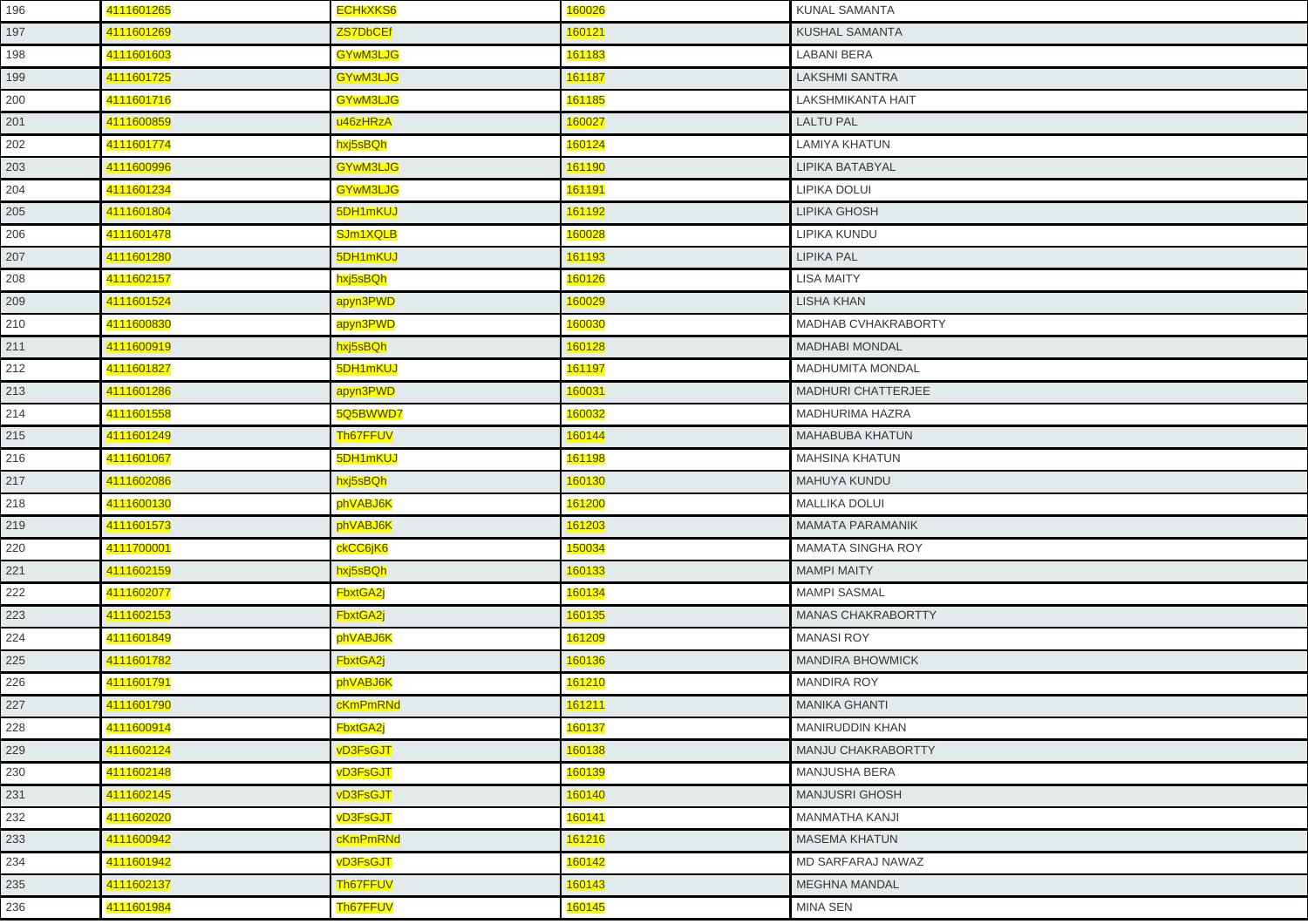| 237 | 4111601879 | Th67FFUV        | 160147 | MIRJAN ALI SHA           |
|-----|------------|-----------------|--------|--------------------------|
| 238 | 4111602028 | y52guAKV        | 160015 | MIRZA MD SHAKIL          |
| 239 | 4111602029 | WK1JJzVX        | 160016 | MIRZA RUHUL AMIN         |
| 240 | 4111601574 | cKmPmRNd        | 161225 | <b>MITALI MAITY</b>      |
| 241 | 4111602005 | Th67FFUV        | 160149 | <b>MITHU KOLE</b>        |
| 242 | 4111601212 | WK1JJzVX        | 160017 | <b>MOLLA ALAUDDIN</b>    |
| 243 | 4111601061 | cKmPmRNd        | 161228 | MOLLA JAMALUDDIN         |
| 244 | 4111601525 | pvb33VP6        | 160033 | <b>MONALISA PALUI</b>    |
| 245 | 4111601741 | cKmPmRNd        | 161231 | <b>MONALISA SANTRA</b>   |
| 246 | 4111600923 | <b>BqyaAQYf</b> | 161235 | <b>MONIMALA DAS</b>      |
| 247 | 4111601909 | <b>BqyaAQYf</b> | 161236 | <b>MONIMALA MANNA</b>    |
| 248 | 4111601996 | <b>HKGfrNBq</b> | 160152 | <b>MONIRA KHATUN</b>     |
| 249 | 4111601008 | <b>HKGfrNBq</b> | 160153 | MONIYARA KHATUN          |
| 250 | 4111601540 | Gnr7f8X7        | 161003 | <b>MONOJIT SASMAL</b>    |
| 251 | 4111601480 | <b>L5FWuFCs</b> | 160018 | <b>MONORANJAN HAJRA</b>  |
| 252 | 4111601556 | <b>BqyaAQYf</b> | 161240 | <b>MOSANA KHATUN</b>     |
| 253 | 4111601816 | <b>BqyaAQYf</b> | 161244 | <b>MOU GHORUI</b>        |
| 254 | 4111601902 | <b>HKGfrNBq</b> | 160155 | <b>MOU PAL</b>           |
| 255 | 4111602104 | <b>HKGfrNBq</b> | 160156 | <b>MOUMI PORE</b>        |
| 256 | 4111601612 | rR5pmWFQ        | 161247 | <b>MOUMITA DAS</b>       |
| 257 | 4111602174 | <b>HKGfrNBq</b> | 160157 | <b>MOUMITA DOLUI</b>     |
| 258 | 4111601844 | 6qTHFMMs        | 160158 | <b>MOUMITA DWARI</b>     |
| 259 | 4111602040 | 6qTHFMMs        | 160159 | <b>MOUMITA GHOSH</b>     |
| 260 | 4111601908 | rR5pmWFQ        | 161248 | <b>MOUMITA HAZRA</b>     |
| 261 | 4111602135 | 6qTHFMMs        | 160160 | <b>MOUMITA KHAN</b>      |
| 262 | 4111600917 | rR5pmWFQ        | 161249 | <b>MOUMITA NANDI</b>     |
| 263 | 4111602024 | 6qTHFMMs        | 160163 | <b>MOUMITA PAUL</b>      |
| 264 | 4111601924 | 6qTHFMMs        | 160164 | <b>MOUMITA PAUL</b>      |
| 265 | 4111601584 | rR5pmWFQ        | 161250 | <b>MOUMITA PURKAIT</b>   |
| 266 | 4111602085 | 6qTHFMMs        | 160165 | <b>MOUSUMI BAG</b>       |
| 267 | 4111601552 | <b>PwbRAVRS</b> | 161253 | <b>MOUSUMI DOLUI</b>     |
| 268 | 4111601578 | <b>PwbRAVRS</b> | 161255 | <b>MOUSUMI KHATUN</b>    |
| 269 | 4111602087 | q559VLYt        | 160166 | <b>MOUSUMI KONCH</b>     |
| 270 | 4111602161 | q559VLYt        | 160167 | <b>MOUSUMI MISRA</b>     |
| 271 | 4111602106 | q559VLYt        | 160168 | MOUSUMI PRADHAN          |
| 272 | 4111602072 | q559VLYt        | 160169 | <b>MOUTUSI CHOUDHURI</b> |
| 273 | 4111601597 | <b>PwbRAVRS</b> | 161260 | <b>MST NASIMA KHATUN</b> |
| 274 | 4111600643 | 9RShJEPt        | 160019 | MUNNA RAM                |
| 275 | 4111600348 | pvb33VP6        | 160034 | MUNSHI ASFAQ AHMED       |
| 276 | 4111602066 | dwxhFSF2        | 160174 | MUNSHI MAHAMODUL KARIM   |
| 277 | 4111601956 | dwxhFSF2        | 160176 | MUNSHI MD AJAHARUDDIN    |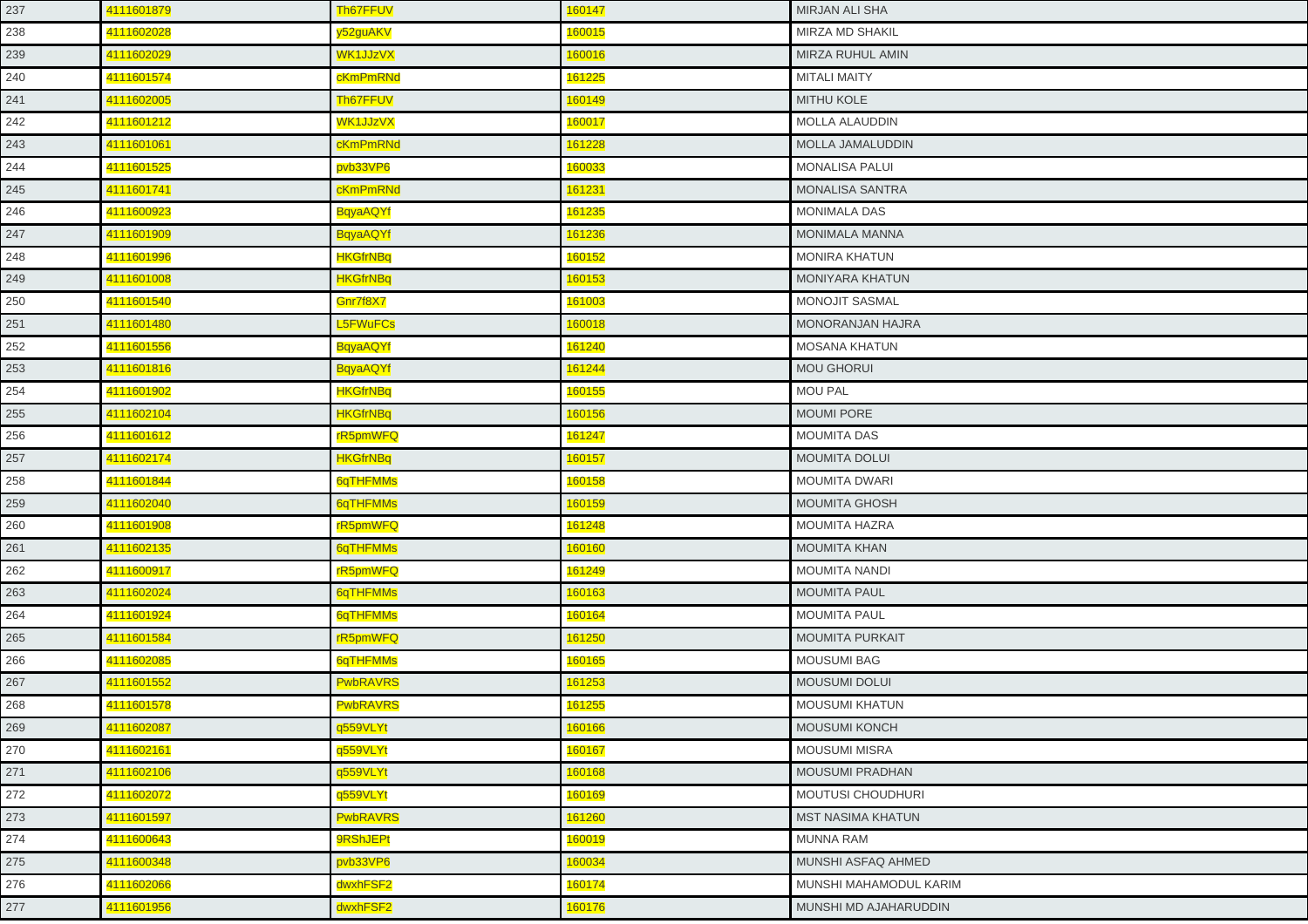| 278 | 4111601973 | dwxhFSF2        | 160177 | MUNSHI MIRAJUL KARIM       |
|-----|------------|-----------------|--------|----------------------------|
| 279 | 4111601600 | dwxhFSF2        | 160178 | <b>MURSID ALAM MALLICK</b> |
| 280 | 4111601033 | <b>MapqmTZa</b> | 160035 | NADIYA PARVIN              |
| 281 | 4111601826 | <b>PwbRAVRS</b> | 161267 | NAJIMA KHATUN              |
| 282 | 4111602083 | dwxhFSF2        | 160179 | NAJIYA WAHID               |
| 283 | 4111602131 | CaJKURR4        | 160180 | <b>NAJRIN KHATUN</b>       |
| 284 | 4111601949 | CaJKURR4        | 160182 | <b>NARGIS PARVIN</b>       |
| 285 | 4111601966 | CaJKURR4        | 160183 | <b>NARGIS PERVIN</b>       |
| 286 | 4111601746 | 7apcQU2T        | 161270 | <b>NASIMA KHATUN</b>       |
| 287 | 4111601555 | 7apcQU2T        | 161271 | <b>NASIMA KHATUN</b>       |
| 288 | 4111601511 | 7apcQU2T        | 161272 | NASIMA KHATUN              |
| 289 | 4111601010 | 9RShJEPt        | 160020 | <b>NASIR ALI KHAN</b>      |
| 290 | 4111602037 | 1WV39Q26        | 160184 | <b>NASRIN BEGUM</b>        |
| 291 | 4111600959 | 7apcQU2T        | 161275 | <b>NASRIN KHATUN</b>       |
| 292 | 4111601808 | 2CVrA2Jp        | 161276 | <b>NASRIN PARVIN</b>       |
| 293 | 4111601644 | 2CVrA2Jp        | 161277 | <b>NEMAI CHANDRA PAL</b>   |
| 294 | 4111601835 | 2CVrA2Jp        | 161278 | NIBEDITA DOLUI             |
| 295 | 4111602073 | 1WV39Q26        | 160186 | NIBEDITA MALIK             |
| 296 | 4111601523 | MapqmTZa        | 160036 | NIBEDITA PORAMANIK         |
| 297 | 4111600816 | BBVD31GK        | 160037 | NILANJAN DAS               |
| 298 | 4111600861 | Zf75mZTM        | 160038 | NILANJANA ROY              |
| 299 | 4111601776 | 1WV39Q26        | 160187 | NILUFA YESMIN              |
| 300 | 4111602103 | 1WV39Q26        | 160188 | NISHA BERA                 |
| 301 | 4111602036 | 1WV39Q26        | 160190 | <b>OMAIMA YASMIN</b>       |
| 302 | 4111600939 | 2CVrA2Jp        | 161282 | <b>OZIFA KHATUN</b>        |
| 303 | 4111601623 | jg7SQ1Vq        | 161285 | PALLABI NANDI              |
| 304 | 4111601299 | Zf75mZTM        | 160039 | PAPAI PRAMANICK            |
| 305 | 4111602090 | QgnkUXJA        | 160193 | PAPIYA DENRE               |
| 306 | 4111600918 | QgnkUXJA        | 160194 | PAPIYA ROY                 |
| 307 | 4111600271 | 13zM9WUB        | 160195 | <b>PAPPU SAMANTA</b>       |
| 308 | 4111600843 | PHzc37Af        | 160040 | <b>PAPRI JANA</b>          |
| 309 | 4111602156 | 13zM9WUB        | 160196 | PARAMITA SEN               |
| 310 | 4111600912 | jg7SQ1Vq        | 161290 | PARMINA KHATUN             |
| 311 | 4111602017 | 13zM9WUB        | 160197 | PARTHA HAIT                |
| 312 | 4111601841 | jg7SQ1Vq        | 161294 | PAYEL HAJRA                |
| 313 | 4111602110 | 13zM9WUB        | 160199 | <b>PAYEL MANNA</b>         |
| 314 | 4111601757 | jg7SQ1Vq        | 161295 | PAYEL NAG                  |
| 315 | 4111602042 | 13zM9WUB        | 160200 | <b>PAYEL PRAMANIK</b>      |
| 316 | 4111601832 | H3de4Z6s        | 161296 | PAYEL RANA                 |
| 317 | 4111601848 | 13zM9WUB        | 160201 | <b>PAYEL RAY</b>           |
| 318 | 4111601721 | H3de4Z6s        | 161297 | PEU BAG                    |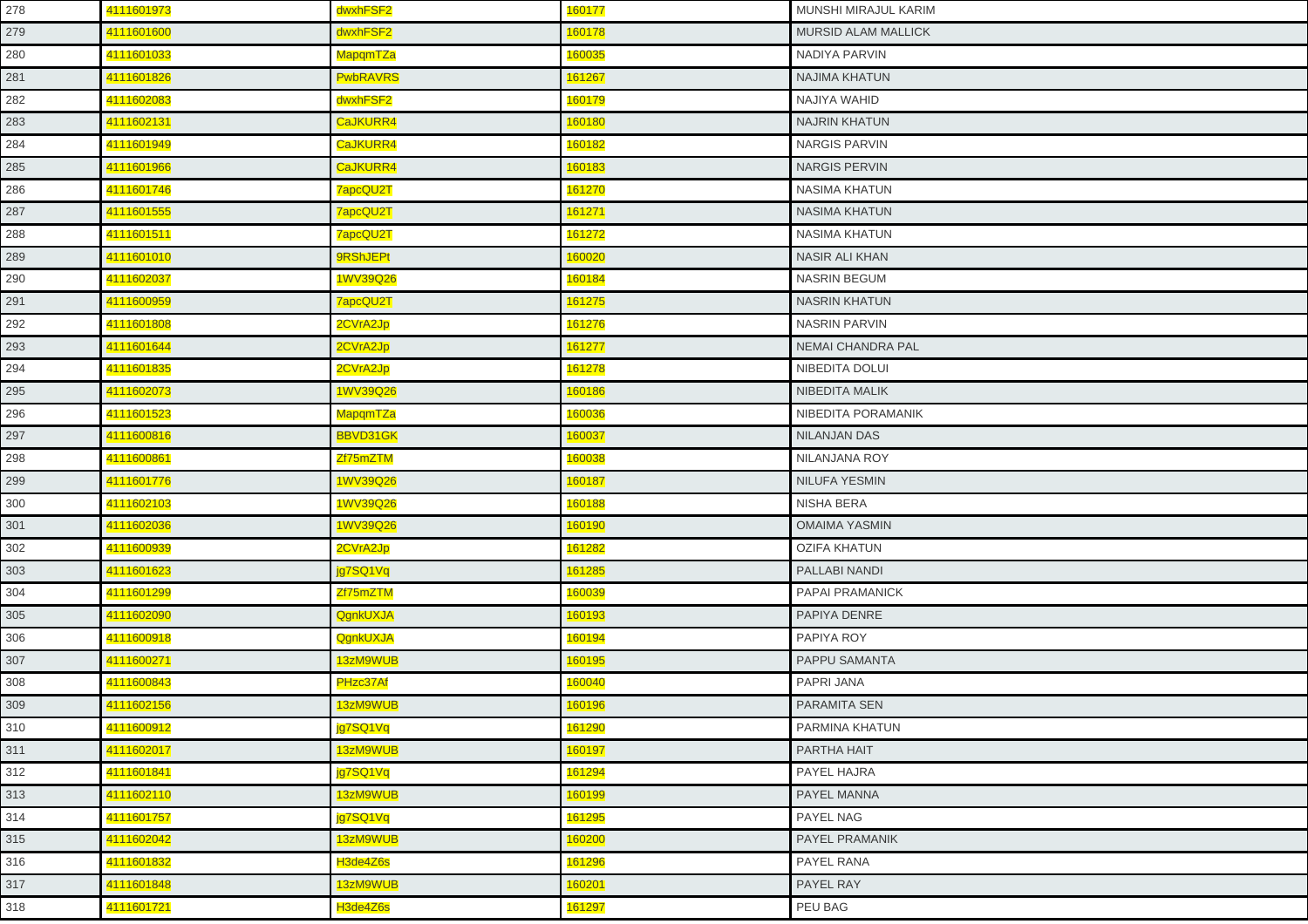| 4111601047 | H3de4Z6s        | 161299 | <b>PINKI PAL</b>         |
|------------|-----------------|--------|--------------------------|
| 4111601758 | H3de4Z6s        | 161301 | PIYALI MANNA             |
| 4111601928 | 3p6ZU3B5        | 160203 | PIYALI PARAMANIK         |
| 4111601277 | PHzc37Af        | 160041 | <b>PIYALI SARKAR</b>     |
| 4111602050 | 3p6ZU3B5        | 160204 | <b>PIYALI SINGHA</b>     |
| 4111601530 | PHzc37Af        | 160042 | <b>PRADIP SAMANTA</b>    |
| 4111601838 | 3p6ZU3B5        | 160205 | PRAHALAD PAL             |
| 4111601982 | 3p6ZU3B5        | 160206 | PRALAY SEN               |
| 4111601873 | 3p6ZU3B5        | 160210 | <b>PRASENJIT SAMANTA</b> |
| 4111601703 | 3p6ZU3B5        | 160211 | PRITAM MAITY             |
| 4111601075 | c1f6v11K        | 161013 | PRITAM PALAI             |
| 4111601801 | xpLtP6N1        | 161306 | PRITI DHARA              |
| 4111602038 | m9cn92N7        | 160212 | PRIYA BERA               |
| 4111601796 | xpLtP6N1        | 161307 | PRIYA DEY                |
| 4111600841 | <b>7nLFk6Lh</b> | 160043 | PRIYA JANA               |
| 4111601691 | m9cn92N7        | 160213 | PRIYA ROY                |
| 4111602001 | sw4LXDZv        | 160021 | PRIYABRATA GHORUI        |
| 4111601307 | 7nLFk6Lh        | 160044 | PRIYABRATA MAITY         |
| 4111601570 | xpLtP6N1        | 161309 | PRIYABRATA MANDAL        |
| 4111602084 | m9cn92N7        | 160214 | PRIYANKA BANERJEE        |
| 4111601297 | <b>7nLFk6Lh</b> | 160045 | PRIYANKA BERA            |
| 4111602176 | m9cn92N7        | 160215 | PRIYANKA BISWAS          |
| 4111602089 | KPqPh1Y6        | 160216 | <b>PRIYANKA GHOSH</b>    |
| 4111601165 | xpLtP6N1        | 161314 | PRIYANKA GOSWAMI         |
| 4111601917 | KPqPh1Y6        | 160217 | PRIYANKA HAZRA           |
| 4111601769 | <b>V8XU45Y2</b> | 161316 | PRIYANKA MAITY           |
| 4111602127 | KPqPh1Y6        | 160218 | PRIYANKA MONDAL          |
| 4111601825 | <b>V8XU45Y2</b> | 161318 | <b>PRIYANKA SAMANTA</b>  |
| 4111602107 | <b>KPqPh1Y6</b> | 160220 | PRIYANKA SARKAR          |
| 4111601247 | <b>V8XU45Y2</b> | 161319 | PRIYANSHU MAN            |
| 4111600829 | w8X7A4Wj        | 160047 | <b>PROLOY MANIK</b>      |
| 4111601803 | Kvq8P7Fx        | 161325 | PUJA DOLUI               |
| 4111601937 | Kvg8P7Fx        | 161326 | <b>PUJA GHOSH</b>        |
| 4111601999 | z6W288FJ        | 160221 | PUJA HAZRA               |
| 4111601618 | Kvq8P7Fx        | 161328 | PUJA HAZRA               |
| 4111601854 | Kvq8P7Fx        | 161329 | PUJA JANA                |
| 4111600867 | <b>z6W288FJ</b> | 160223 | <b>PUJA KHAN</b>         |
| 4111601865 | 86Bv43Sy        | 161332 | <b>PUJA MAITY</b>        |
| 4111601867 | 86Bv43Sy        | 161335 | PUJA PAL                 |
| 4111601883 | z6W288FJ        | 160225 | PUJA PANJA               |
| 4111601880 | z6W288FJ        | 160226 | <b>PUJA SAMANTA</b>      |
|            |                 |        |                          |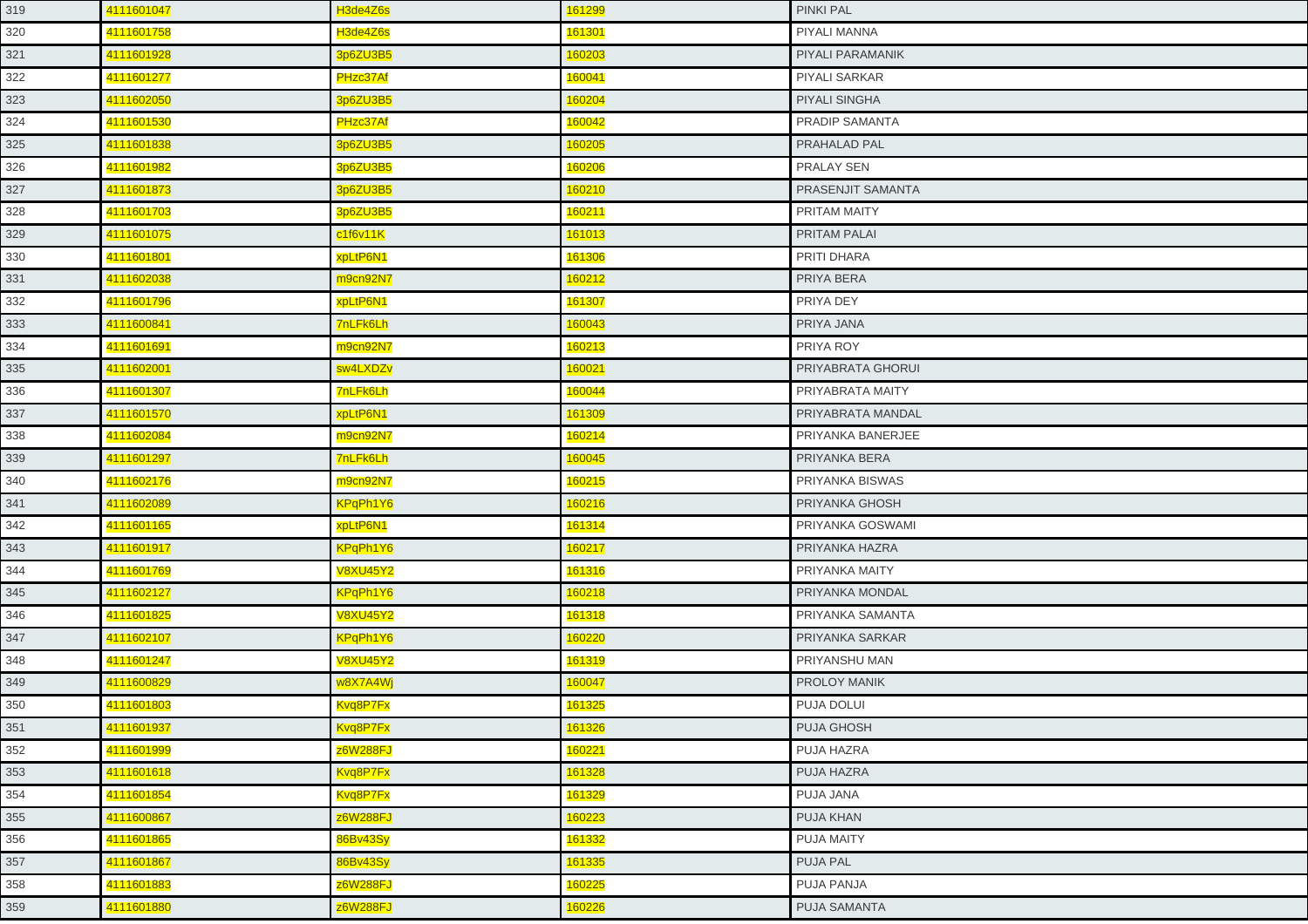| 360 | 4111600938 | 86Bv43Sy        | 161336 | <b>PUJA SANKI</b>    |
|-----|------------|-----------------|--------|----------------------|
| 361 | 4111601718 | 86Bv43Sy        | 161337 | <b>PUJA SANTRA</b>   |
| 362 | 4111601639 | sVNWc53A        | 161338 | PUJA SINGHA ROT      |
| 363 | 4111601512 | sVNWc53A        | 161339 | PURNIMA CHONGDAR     |
| 364 | 4111601749 | sVNWc53A        | 161340 | PURNIMA DOLUI        |
| 365 | 4111601513 | w8X7A4Wj        | 160049 | <b>RAJA PAIN</b>     |
| 366 | 4111601972 | z6W288FJ        | 160229 | RAJANI GHOSH         |
| 367 | 4111601702 | z6W288FJ        | 160230 | <b>RAJAT BERA</b>    |
| 368 | 4111602000 | sw4LXDZv        | 160022 | <b>RAJES MONDAL</b>  |
| 369 | 4111601764 | sVNWc53A        | 161345 | <b>RAJESH KOLEY</b>  |
| 370 | 4111601213 | fXwYHLG4        | 160023 | <b>RAJESH SANTRA</b> |
| 371 | 4111600862 | kuqek3DT        | 160050 | <b>RAJKUMAR AICH</b> |
| 372 | 4111602095 | <b>XV8ph7RK</b> | 160231 | RAJKUMAR GHANTA      |
| 373 | 4111601735 | ffe54bK9        | 161350 | <b>RAKESH DHAN</b>   |
| 374 | 4111601585 | ffe54bK9        | 161351 | <b>RAKESH GHORUI</b> |
| 375 | 4111601935 | <b>XV8ph7RK</b> | 160232 | <b>RAKESH GHOSH</b>  |
| 376 | 4111601831 | ffe54bK9        | 161354 | RAKHI DOLUI          |
| 377 | 4111600896 | <b>XV8ph7RK</b> | 160234 | <b>RAKHI MAITY</b>   |
| 378 | 4111601779 | <b>XV8ph7RK</b> | 160235 | RAMA JELE            |
| 379 | 4111601278 | ffe54bK9        | 161357 | <b>RAMA PAL</b>      |
| 380 | 4111601230 | ffe54bK9        | 161358 | RAMESH DOLUI         |
| 381 | 4111602101 | eAeRy63M        | 160236 | <b>RAMESH GUIN</b>   |
| 382 | 4111601976 | eAeRy63M        | 160238 | RAMKRISHNA MONDAL    |
| 383 | 4111601586 | E2sxcaV3        | 161359 | <b>RANI YEASMIN</b>  |
| 384 | 4111601253 | E2sxcaV3        | 161360 | RANJAN MANNA         |
| 385 | 4111602167 | eAeRy63M        | 160239 | <b>RANU PANJA</b>    |
| 386 | 4111601979 | eAeRy63M        | 160240 | <b>RATAN MODAK</b>   |
| 387 | 4111600922 | E2sxcaV3        | 161362 | REHENA PERVIN        |
| 388 | 4111601068 | E2sxcaV3        | 161364 | <b>RESHMA KHATUN</b> |
| 389 | 4111601899 | eAeRy63M        | 160241 | <b>RESHMA KHATUN</b> |
| 390 | 4111602173 | eAeRy63M        | 160242 | <b>RESHMI MONDAL</b> |
| 391 | 4111601166 | 92M4h7Kf        | 160243 | <b>RESHMI PAL</b>    |
| 392 | 4111600958 | <b>3GDYt677</b> | 161367 | RIJIA SULTANA        |
| 393 | 4111601752 | <b>3GDYt677</b> | 161369 | <b>RIJU ADAK</b>     |
| 394 | 4111601689 | 92M4h7Kf        | 160245 | <b>RIMA ROY</b>      |
| 395 | 4111601987 | 92M4h7Kf        | 160246 | RIMA SAMANTA         |
| 396 | 4111601675 | 3GDYt677        | 161373 | <b>RIMI PAYNE</b>    |
| 397 | 4111601772 | <b>3GDYt677</b> | 161374 | <b>RIMPA BERA</b>    |
| 398 | 4111601296 | S757cgNG        | 161376 | RIMPA DOLUI          |
| 399 | 4111601777 | S757cgNG        | 161377 | <b>RIMPA GHORA</b>   |
| 400 | 4111601828 | S757cgNG        | 161379 | <b>RIMPA GHOSH</b>   |
|     |            |                 |        |                      |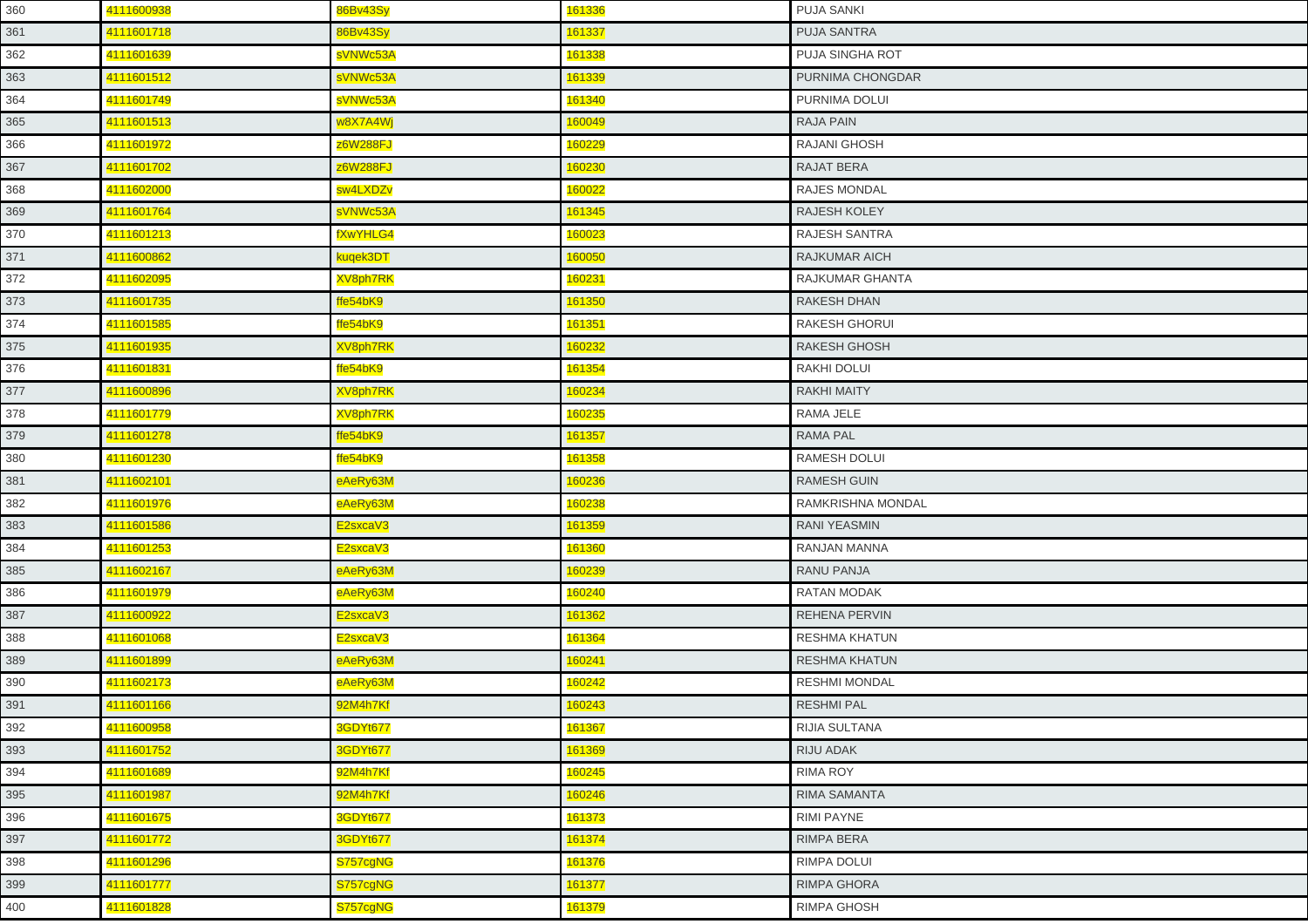| 401 | 4111602162 | 92M4h7Kf        | 160248 | RIMPA JANA            |
|-----|------------|-----------------|--------|-----------------------|
| 402 | 4111601610 | S757cgNG        | 161380 | RIMPA JANA            |
| 403 | 4111601707 | S757cgNG        | 161381 | <b>RIMPA KHAN</b>     |
| 404 | 4111601789 | aNgztfZJ        | 161382 | <b>RIMPA MAITY</b>    |
| 405 | 4111602160 | 92M4h7Kf        | 160250 | <b>RIMPA MAITY</b>    |
| 406 | 4111601855 | aNgztfZJ        | 161384 | <b>RIMPA PAL</b>      |
| 407 | 4111600955 | tGYrx3Vh        | 160252 | RINIKA KAR            |
| 408 | 4111600866 | aNgztfZJ        | 161386 | <b>RINKI PATRA</b>    |
| 409 | 4111601669 | aNgztfZJ        | 161387 | <b>RINKI POREL</b>    |
| 410 | 4111602109 | tGYrx3Vh        | 160253 | <b>RINKU DUTTA</b>    |
| 411 | 4111601995 | tGYrx3Vh        | 160254 | <b>RINKU KHANRA</b>   |
| 412 | 4111601810 | 51PMcnGc        | 161389 | RINKU LAHARI          |
| 413 | 4111602030 | tGYrx3Vh        | 160255 | <b>RINKU SAMANTA</b>  |
| 414 | 4111601918 | g7rEhdCS        | 160256 | <b>RITA HAZRA</b>     |
| 415 | 4111601580 | 51PMcnGc        | 161390 | <b>RITA KANJI</b>     |
| 416 | 4111601233 | 51PMcnGc        | 161391 | <b>RITA PRAMANICK</b> |
| 417 | 4111601687 | 51PMcnGc        | 161392 | RITUPARNA DAS         |
| 418 | 4111601624 | pU16smSe        | 161393 | RITUPARNA DHANK       |
| 419 | 4111700322 | B6Q4ehVa        | 150193 | <b>RIYA BERA</b>      |
| 420 | 4111601986 | g7rEhdCS        | 160258 | <b>RIYA BHOWMICK</b>  |
| 421 | 4111601215 | g7rEhdCS        | 160259 | <b>RIYA BHUNIYA</b>   |
| 422 | 4111601892 | g7rEhdCS        | 160260 | <b>RIYA CHAUDHURI</b> |
| 423 | 4111700005 | B6Q4ehVa        | 150058 | <b>RIYA DHARA</b>     |
| 424 | 4111601542 | kuqek3DT        | 160052 | <b>RIYA GHOSH</b>     |
| 425 | 4111600071 | pU16smSe        | 161395 | RIYA KARMAKAR         |
| 426 | 4111602099 | g7rEhdCS        | 160262 | <b>RIYA MALLICK</b>   |
| 427 | 4111601562 | kuqek3DT        | 160053 | RIYA MAZUMDAR         |
| 428 | 4111601726 | pU16smSe        | 161397 | <b>RIYA PATRA</b>     |
| 429 | 4111601771 | pU16smSe        | 161398 | RIYA SAMANTA          |
| 430 | 4111602081 | g7rEhdCS        | 160263 | <b>RIYA SETH</b>      |
| 431 | 4111601990 | <b>FNC6xcNT</b> | 160264 | RIYANKA HAZRA         |
| 432 | 4111601911 | Mz7BGk3f        | 161400 | <b>ROHINI MAITY</b>   |
| 433 | 4111601627 | Mz7BGk3f        | 161401 | <b>ROJINA KHATUN</b>  |
| 434 | 4111602082 | <b>FNC6xcNT</b> | 160265 | ROJINA YEASMIN        |
| 435 | 4111601959 | <b>FNC6xcNT</b> | 160266 | <b>ROMA DAS</b>       |
| 436 | 4111601500 | <b>FNC6xcNT</b> | 160267 | <b>RUBI GUCHHAIT</b>  |
| 437 | 4111602026 | <b>FNC6xcNT</b> | 160268 | <b>RUBINA MAITY</b>   |
| 438 | 4111602014 | 4tPtMbYV        | 160269 | RUKIYA KHATUN         |
| 439 | 4111601662 | Mz7BGk3f        | 161403 | RUMANA KHATUN         |
| 440 | 4111601910 | Mz7BGk3f        | 161404 | <b>RUMPA BERA</b>     |
| 441 | 4111601858 | <b>B1EPstKQ</b> | 161406 | <b>RUMPA SAMUI</b>    |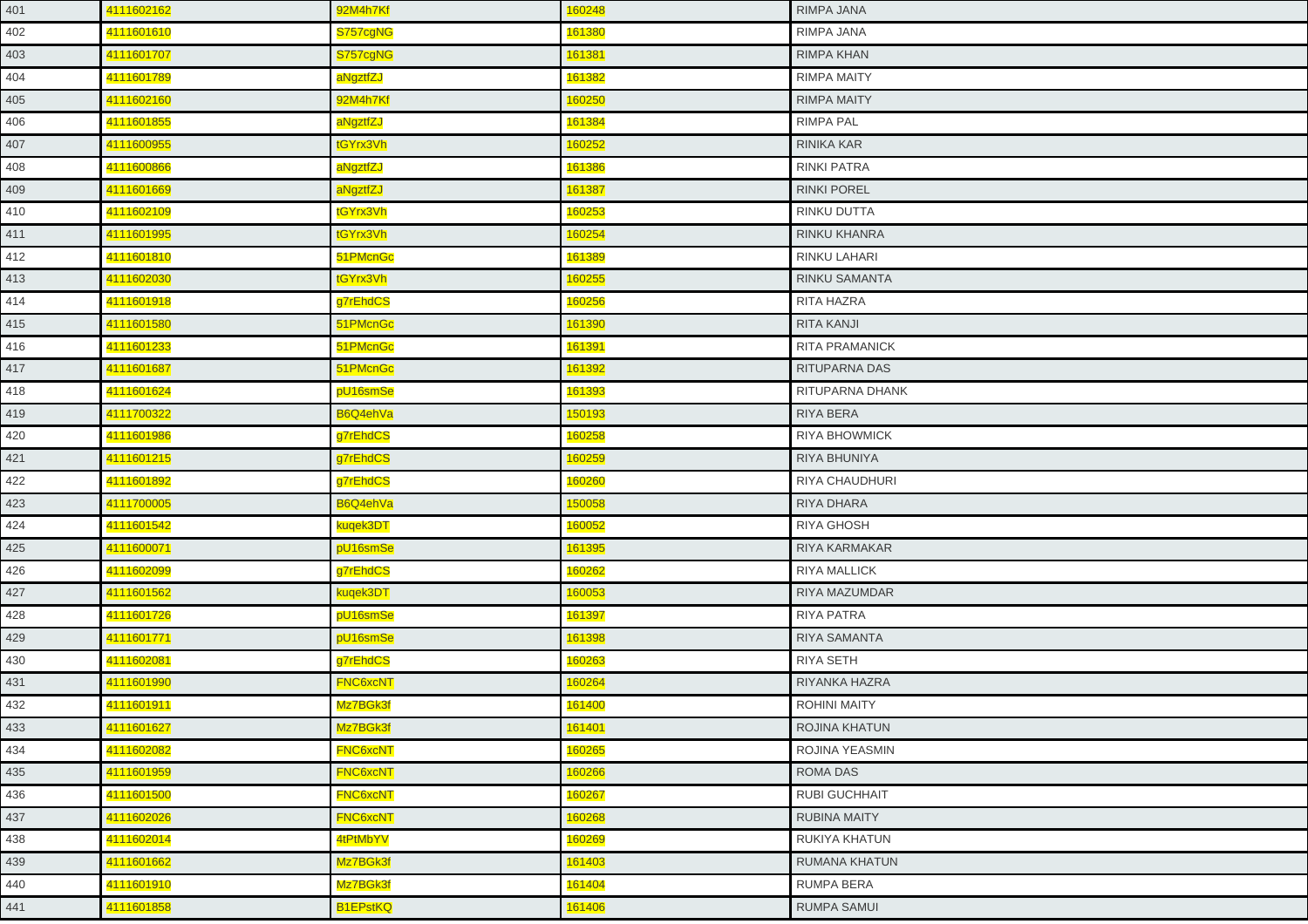| 442 | 4111602168 | 4tPtMbYV        | 160271 | <b>RUPA MONDAL</b>    |
|-----|------------|-----------------|--------|-----------------------|
| 443 | 4111602121 | 4tPtMbYV        | 160272 | <b>RUPALI SARDAR</b>  |
| 444 | 4111601626 | <b>B1EPstKQ</b> | 161408 | SABANA AZMI           |
| 445 | 4111600951 | <b>B1EPstKQ</b> | 161411 | <b>SABINA KHATUN</b>  |
| 446 | 4111600947 | <b>B1EPstKQ</b> | 161414 | SADDAM HOSSAIN KHAN   |
| 447 | 4111601765 | <b>B1EPstKQ</b> | 161415 | <b>SADHANA PATRA</b>  |
| 448 | 4111601032 | c1f6v11K        | 161015 | SADIYA KHAN           |
| 449 | 4111601974 | 4tPtMbYV        | 160278 | SAGARIKA MANNA        |
| 450 | 4111601755 | 4tPtMbYV        | 160279 | SAHANA PARVIN         |
| 451 | 4111601294 | <b>YFRaGsWS</b> | 161418 | SAHANARA KHATUN       |
| 452 | 4111601712 | <b>YFRaGsWS</b> | 161417 | SAHANARA KHATUN       |
| 453 | 4111601945 | <b>TUfGxhFq</b> | 160280 | SAHANARA KHATUN       |
| 454 | 4111601929 | <b>TUfGxhFq</b> | 160281 | SAHANARA KHATUN       |
| 455 | 4111601257 | <b>TUfGxhFq</b> | 160282 | <b>SAHEB BAG</b>      |
| 456 | 4111601875 | <b>TUfGxhFq</b> | 160283 | SAHEB DHAL            |
| 457 | 4111601285 | J1BGA5QV        | 160055 | <b>SAHEB DOLUI</b>    |
| 458 | 4111601967 | <b>TUfGxhFq</b> | 160285 | SAHELI KONAR          |
| 459 | 4111601850 | <b>YFRaGsWS</b> | 161422 | <b>SAHELI PAL</b>     |
| 460 | 4111601738 | <b>YFRaGsWS</b> | 161423 | <b>SAHELI PARVIN</b>  |
| 461 | 4111601167 | bzt8MgSs        | 160287 | <b>SAHELI PARVIN</b>  |
| 462 | 4111601636 | gk3DVq7T        | 161424 | <b>SAHIN SULTANA</b>  |
| 463 | 4111601011 | gk3DVq7T        | 161425 | SAHINA KHATUN         |
| 464 | 4111601243 | bzt8MgSs        | 160288 | SAHINA YASMIN         |
| 465 | 4111601604 | gk3DVq7T        | 161426 | SAIDUL ALI MALLICK    |
| 466 | 4111602059 | bzt8MgSs        | 160289 | SAIFUDDIN MONDAL      |
| 467 | 4111600001 | 6UN9P91X        | 160057 | <b>SAIKAT SAMANTA</b> |
| 468 | 4111601994 | bzt8MgSs        | 160290 | <b>SAKHI KHATUN</b>   |
| 469 | 4111600915 | gk3DVq7T        | 161428 | <b>SAKILA KHATUN</b>  |
| 470 | 4111601651 | <b>3MvRGxPp</b> | 161429 | SAKINA KHATUN         |
| 471 | 4111601681 | <b>3MvRGxPp</b> | 161431 | <b>SALIMA KHATUN</b>  |
| 472 | 4111600936 | <b>3MvRGxPp</b> | 161432 | <b>SALMA KHATUN</b>   |
| 473 | 4111602146 | bzt8MgSs        | 160291 | <b>SALMA KHATUN</b>   |
| 474 | 4111601896 | AdEv1f3t        | 160295 | <b>SAMIMA KHATUN</b>  |
| 475 | 4111601635 | vsGcVwZq        | 161437 | <b>SAMIMA KHATUN</b>  |
| 476 | 4111601499 | bzt8MgSs        | 160294 | <b>SAMIMA KHATUN</b>  |
| 477 | 4111601666 | vsGcVwZq        | 161436 | <b>SAMIMA KHATUN</b>  |
| 478 | 4111601759 | vsGcVwZq        | 161435 | <b>SAMIMA KHATUN</b>  |
| 479 | 4111601629 | jT7sFDGY        | 161438 | <b>SAMIMA KHATUN</b>  |
| 480 | 4111601605 | jT7sFDGY        | 161440 | <b>SAMPA KANRA</b>    |
| 481 | 4111601172 | jT7sFDGY        | 161441 | <b>SAMPA MALIK</b>    |
| 482 | 4111601915 | AdEv1f3t        | 160296 | <b>SAMPA MALIK</b>    |
|     |            |                 |        |                       |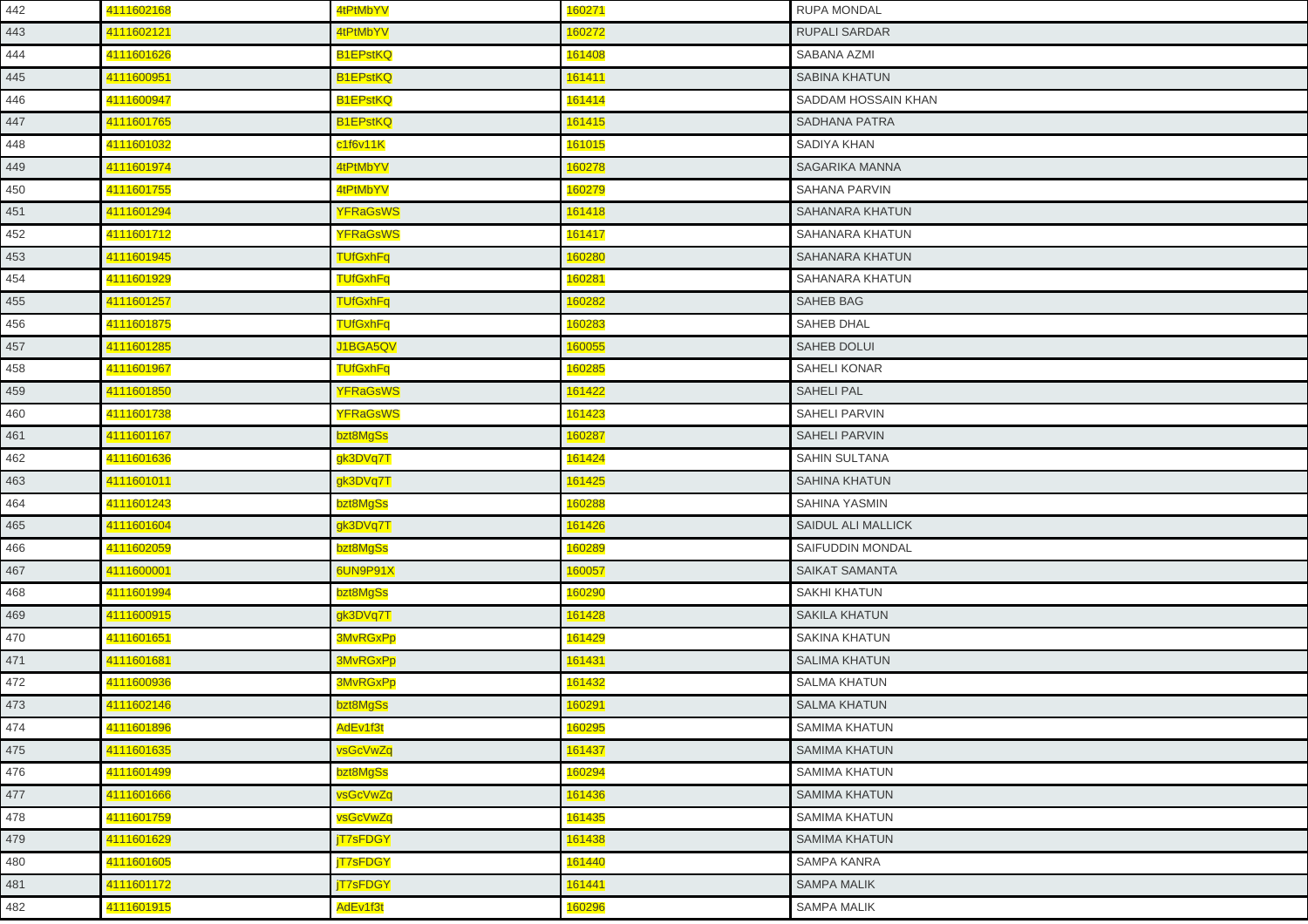| 483 | 4111602025 | AdEv1f3t        | 160297 | <b>SAMRAT GAYEN</b>     |
|-----|------------|-----------------|--------|-------------------------|
| 484 | 4111601244 | <b>iT7sFDGY</b> | 161443 | <b>SANAKA GHORUI</b>    |
| 485 | 4111600263 | Gnr7f8X7        | 161004 | <b>SANAT KUMAR PAUL</b> |
| 486 | 4111602043 | AdEv1f3t        | 160298 | SANCHITA CHAKRABORTY    |
| 487 | 4111602150 | AdEv1f3t        | 160299 | SANDIP BHATTACHARYA     |
| 488 | 4111602117 | qF3JLpK2        | 160303 | <b>SANGITA PAL</b>      |
| 489 | 4111600901 | qF3JLpK2        | 160304 | SANGITA SASMAL          |
| 490 | 4111601886 | qF3JLpK2        | 160305 | SANJIDA KHATUN          |
| 491 | 4111601588 | jT7sFDGY        | 161448 | SANJIDA PARVIN          |
| 492 | 4111601590 | HykTVCS1        | 161449 | SANJIT PARAMANIK        |
| 493 | 4111601300 | 6UN9P91X        | 160060 | <b>SANJOY MALLICK</b>   |
| 494 | 4111602097 | qF3JLpK2        | 160306 | SANKHAMALA BHATTACHARYA |
| 495 | 4111601293 | VeegzbHs        | 160062 | <b>SANTANU MANNA</b>    |
| 496 | 4111602080 | qF3JLpK2        | 160308 | <b>SAONLI SANTRA</b>    |
| 497 | 4111601753 | 6cxe5B43        | 161455 | <b>SARABINDU MONDAL</b> |
| 498 | 4111601965 | Nkh51nV4        | 160309 | <b>SARADA MONDAL</b>    |
| 499 | 4111602120 | Nkh51nV4        | 160311 | <b>SARBANI DAS</b>      |
| 500 | 4111601054 | 6cxe5B43        | 161457 | <b>SAREKA QUADERY</b>   |
| 501 | 4111601195 | 6PCU1dQx        | 170051 | <b>SASWATA LAHA</b>     |
| 502 | 4111602052 | Nkh51nV4        | 160313 | <b>SATHI METE</b>       |
| 503 | 4111601546 | VeegzbHs        | 160063 | <b>SAUNAK MANDAL</b>    |
| 504 | 4111602093 | Nkh51nV4        | 160314 | <b>SAYAN SASMAL</b>     |
| 505 | 4111601670 | Nkh51nV4        | 160315 | SAYANI CHAKRABORTY      |
| 506 | 4111601646 | wPXm6aEG        | 161005 | <b>SAYANTAN NANDI</b>   |
| 507 | 4111601884 | Nkh51nV4        | 160316 | <b>SAYEKA KHATUN</b>    |
| 508 | 4111602007 | <b>CMPhLuCy</b> | 160317 | <b>SAYEL RANA</b>       |
| 509 | 4111601252 | <b>CMPhLuCy</b> | 160319 | <b>SEHENAJ PARVIN</b>   |
| 510 | 4111601894 | <b>CMPhLuCy</b> | 160320 | <b>SELIMA KHATUN</b>    |
| 511 | 4111601958 | 1s2L1tPA        | 160321 | <b>SEMANTI DHARA</b>    |
| 512 | 4111601709 | 6cxe5B43        | 161462 | <b>SHALU GHOSH</b>      |
| 513 | 4111601713 | 6cxe5B43        | 161463 | <b>SHAMPA GHOSH</b>     |
| 514 | 4111600151 | <b>VE3uVHLx</b> | 161464 | <b>SHAMPA HAIT</b>      |
| 515 | 4111602032 | 1s2L1tPA        | 160322 | <b>SHARMILA SASMAL</b>  |
| 516 | 4111602144 | 1s2L1tPA        | 160323 | SHARMISTHA CHOWDHURY    |
| 517 | 4111602170 | 1s2L1tPA        | 160324 | <b>SHARMISTHA MAITY</b> |
| 518 | 4111601960 | 1s2L1tPA        | 160325 | SHAYAQUEA YESMIN        |
| 519 | 4111601561 | <b>7ANpeeHd</b> | 161017 | <b>SHEULI BERA</b>      |
| 520 | 4111601770 | <b>VE3uVHLx</b> | 161466 | <b>SHEULI JANA</b>      |
| 521 | 4111601807 | <b>VE3uVHLx</b> | 161469 | SHILPA KOLEY            |
| 522 | 4111601887 | j7176sZB        | 160326 | SHILPA MANNA            |
| 523 | 4111600031 | j7176sZB        | 160327 | <b>SHILPA SAMANTA</b>   |
|     |            |                 |        |                         |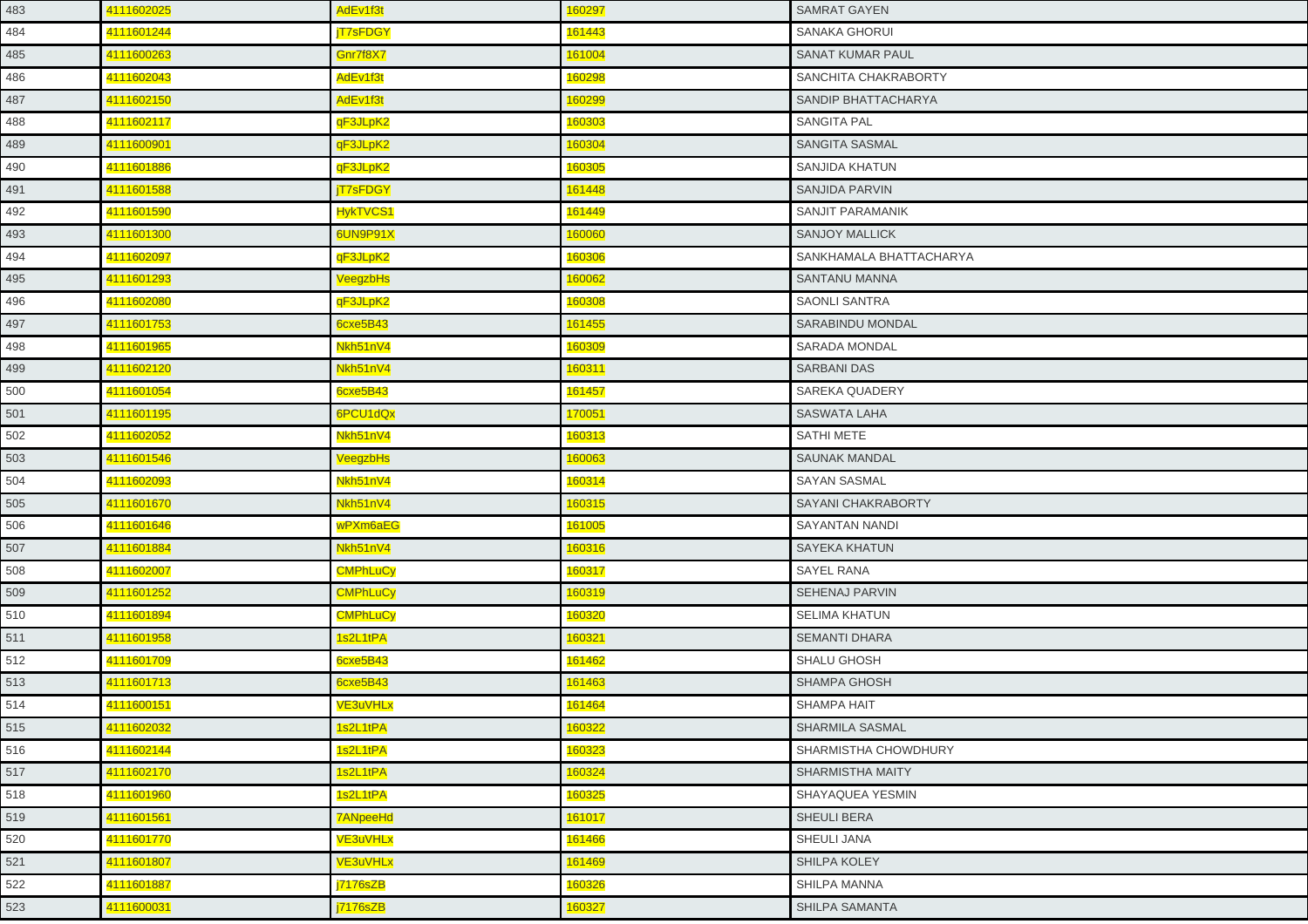| 524 | 4111601521 | VeegzbHs        | 160064        | <b>SHIPRA BERA</b>      |
|-----|------------|-----------------|---------------|-------------------------|
| 525 | 4111602151 | <b>j7176sZB</b> | 160328        | SHIPRA KUNDU            |
| 526 | 4111601903 | j7176sZB        | 160329        | SHIRSHENDU BAG          |
| 527 | 4111601940 | j7176sZB        | 160330        | <b>SHRABANTI PATRA</b>  |
| 528 | 4111601236 | <b>VE3uVHLx</b> | 161473        | SHRABANTI PRAMANICK     |
| 529 | 4111601642 | djaV9GWy        | 161474        | <b>SHRABANTI SARDAR</b> |
| 530 | 4111602165 | j7176sZB        | 160331        | <b>SHRABONI BAG</b>     |
| 531 | 4111602070 | 1yEk1zG5        | 160333        | SHREELEKHA GHOSH        |
| 532 | 4111601970 | 1yEk1zG5        | 160334        | SHREYA BHOWMICK         |
| 533 | 4111601904 | 1yEk1zG5        | 160335        | <b>SHREYA GHOSH</b>     |
| 534 | 4111602078 | 1yEk1zG5        | 160336        | SHREYA SAMANTA          |
| 535 | 4111602021 | 1yEk1zG5        | 160337        | SHROTA ADHIKARY         |
| 536 | 4111601276 | djaV9GWy        | 161476        | <b>SIFA SULTANA</b>     |
| 537 | 4111601739 | djaV9GWy        | 161478        | <b>SILPA KUNDU</b>      |
| 538 | 4111601501 | d1sJP6Tt        | 160065        | <b>SIMA DWARI</b>       |
| 539 | 4111602111 | 1yEk1zG5        | 160339        | SITAL CHANDRA DUTTA     |
| 540 | 4111600844 | d1sJP6Tt        | 160066        | SITANGSU GHOSH          |
| 541 | 4111601268 | 8mXXzgA2        | 160067        | <b>SK ABDUL MOMIN</b>   |
| 542 | 4111602046 | wcSM6yS7        | 160340        | SK AFTAB HOSSAIN        |
| 543 | 4111601664 | C5ngjF7A        | 161482        | SK AKIBUL HOQUE         |
| 544 | 4111601596 | C5ngjF7A        | 161483        | SK ALTAF HOSSAIN        |
| 545 | 4111601975 | wcSM6yS7        | 160344        | SK AZIZUDDIN AHMED      |
| 546 | 4111600941 | <b>ECHKXKS6</b> | 160025        | <b>SK EHSAN MAULA</b>   |
| 547 | 4111602055 | wcSM6yS7        | 160345        | <b>SK HUMAYUN BABU</b>  |
| 548 | 4111600898 | C5ngjF7A        | 161492        | SK JAHANGIR ALI         |
| 549 | 4111601751 | C5ngjF7A        | 161496        | SK MEHABUB HOSSEN       |
| 550 | 4111601529 | 7ANpeeHd        | 161020        | SK MESBAHUL ISLAM       |
| 551 | 4111600902 | srTw9NP9        | 161497        | <b>SK MIJANUDDIN</b>    |
| 552 | 4111601062 | wcSM6yS7        | 160348        | SK MINHAJUL HAQUE       |
| 553 | 4111601208 | wcSM6yS7        | 160349        | <b>SK MIRAJ ALI</b>     |
| 554 | 4111600826 | 8mXXzgA2        | 160068        | SK MISBAUR RAHAMAN      |
| 555 | 4111601607 | srTw9NP9        | 161502        | SK SABIR ALI            |
| 556 | 4111601006 | srTw9NP9        | 161504        | SK SADDAM HOSEN         |
| 557 | 4111602012 | <b>UY46qx36</b> | 160350        | <b>SK SAIFUDDIN</b>     |
| 558 | 4111601207 | <b>UY46qx36</b> | 160351        | SK SAIFUL ISLAM         |
| 559 | 4111601111 | Q56XjM13        | 161509        | SK SEKENDAR ALAM        |
| 560 | 4111600891 | Q56XjM13        | <b>161511</b> | SK TOUSIF DARGAHI       |
| 561 | 4111602049 | <b>UY46qx36</b> | 160353        | <b>SK YEASMIN</b>       |
| 562 | 4111601281 | Q56XjM13        | 161514        | SOHIDA KHATUN           |
| 563 | 4111601283 | 8mXXzgA2        | 160069        | SOHINI GHOSH            |
| 564 | 4111602105 | <b>UY46qx36</b> | 160355        | SOMA BHATTACHARYA       |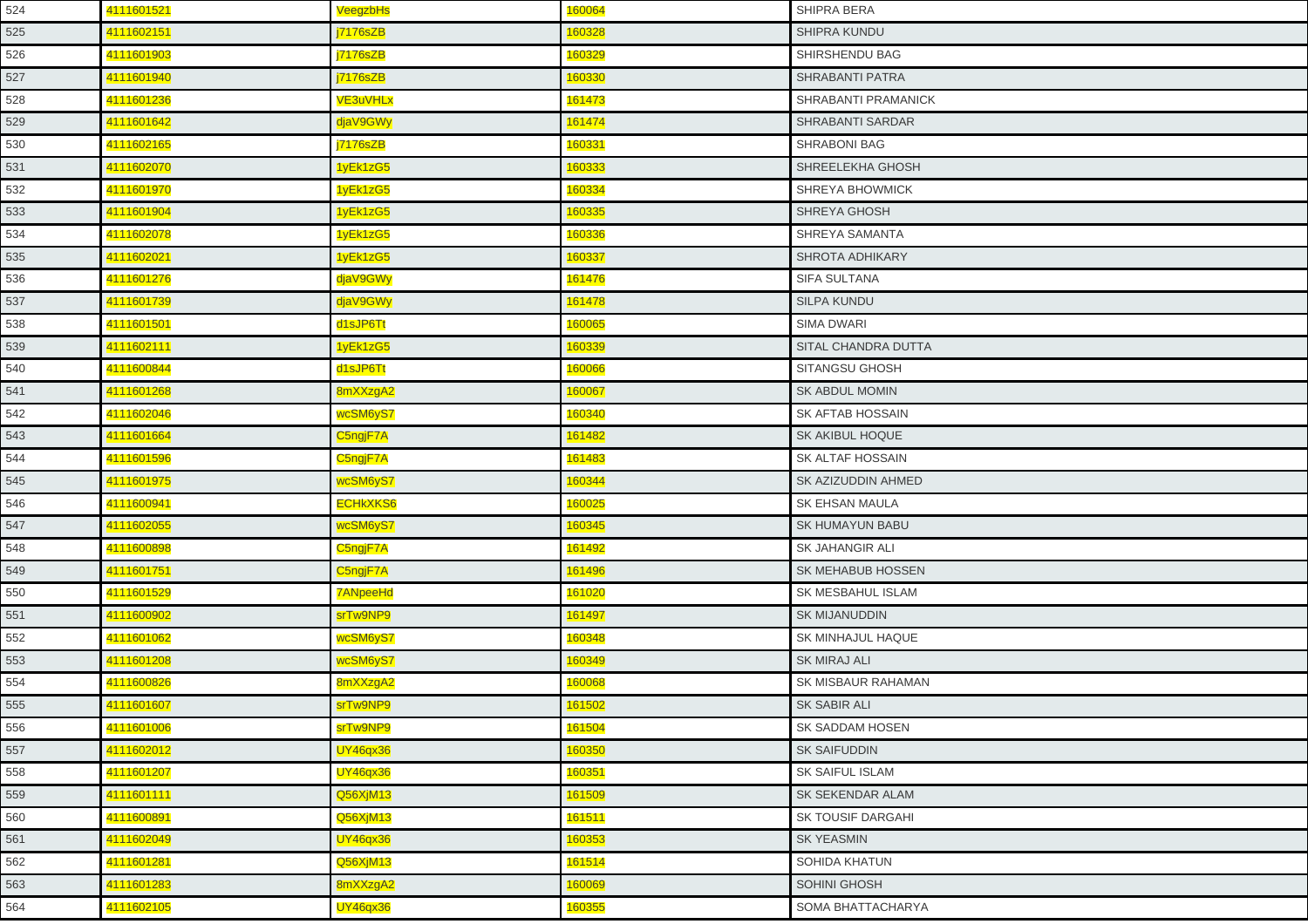| 565 | 4111602031 | <b>UY46qx36</b> | 160356         | <b>SOMA DOLUI</b>       |
|-----|------------|-----------------|----------------|-------------------------|
| 566 | 4111601732 | Q56XjM13        | 161515         | SOMA JANA               |
| 567 | 4111601653 | Exx59THF        | 161516         | <b>SOMA PANDIT</b>      |
| 568 | 4111601890 | <b>UY46qx36</b> | 160357         | SOMNATH MALIK           |
| 569 | 4111601874 | <b>UY46qx36</b> | 160358         | SOMNATH SAMANTA         |
| 570 | 4111601632 | Exx59THF        | 161520         | <b>SONALI HAZRA</b>     |
| 571 | 4111602069 | Jjvn6DKJ        | 160359         | SONALI KUNDU            |
| 572 | 4111601869 | Exx59THF        | 161521         | <b>SONALI PAL</b>       |
| 573 | 4111601657 | Exx59THF        | 161522         | <b>SONALI PARVEEN</b>   |
| 574 | 4111602128 | Jjvn6DKJ        | 160361         | <b>SONIA MALLIK</b>     |
| 575 | 4111602060 | Jjvn6DKJ        | 160362         | <b>SONTU BERA</b>       |
| 576 | 4111601947 | Jjvn6DKJ        | 160363         | <b>SOUMEN MAL</b>       |
| 577 | 4111601282 | s75jPfL4        | 160070         | <b>SOUMEN MANNA</b>     |
| 578 | 4111601614 | 3bJyjSTG        | 161527         | <b>SOUMEN PAL</b>       |
| 579 | 4111600842 | s75jPfL4        | 160071         | <b>SOUMIK CHINA</b>     |
| 580 | 4111601742 | 3bJyjSTG        | 161529         | SOUMITA MANDAL          |
| 581 | 4111601919 | 75HPqCWK        | 160365         | SOUMITA MONDAL          |
| 582 | 4111600811 | 7ANpeeHd        | 161023         | SOUMYA KANTI SASMAL     |
| 583 | 4111601301 | u46zHRzA        | 160027         | SOUMYABRATA MAJI        |
| 584 | 4111602002 | SJm1XQLB        | 160028         | SOURAV BAG              |
| 585 | 4111601250 | 3bJyjSTG        | 161532         | SOURAV BEJ              |
| 586 | 4111601548 | <b>3bJyjSTG</b> | 161534         | <b>SOURAV MAITY</b>     |
| 587 | 4111602044 | 75HPqCWK        | 160370         | SOURAV MODAK            |
| 588 | 4111601237 | Wr136KDd        | <u> 160371</u> | SOURAV MONDAL           |
| 589 | 4111601977 | Wr136KDd        | 160372         | <b>SOURAV PAL</b>       |
| 590 | 4111601563 | Wr136KDd        | 160373         | SOURAV PANDA            |
| 591 | 4111601938 | Wr136KDd        | 160374         | SOURAV SADHUKHAN        |
| 592 | 4111600890 | mXWZyR4J        | 161538         | SOURAV SANTRA           |
| 593 | 4111601582 | e5kqpJPf        | 160375         | <b>SOURAV SHIL</b>      |
| 594 | 4111601557 | s75jPfL4        | 160073         | SOUVICK MANNA           |
| 595 | 4111602149 | e5kqpJPf        | 160376         | <b>SOUVIK BERA</b>      |
| 596 | 4111601736 | mXWZyR4J        | 161542         | SOUVIK SAMANTA          |
| 597 | 4111601891 | e5kqpJPf        | 160378         | SOUVIN KHATUN           |
| 598 | 4111602139 | e5kqpJPf        | 160379         | SOVAN PAL               |
| 599 | 4111601793 | ahn7hYLc        | 161545         | <b>SRABANTI MALIK</b>   |
| 600 | 4111601503 | QMgL4eX6        | 160074         | SRIJITA GHOSH           |
| 601 | 4111601227 | e5kqpJPf        | 160380         | SRIMANTA KUMAR SENAPATI |
| 602 | 4111600889 | <b>DRyRDHZh</b> | 160381         | <b>SRINATH PAL</b>      |
| 603 | 4111602063 | <b>DRyRDHZh</b> | 160382         | SRUTI BHATTACHARYA      |
| 604 | 4111601508 | QMgL4eX6        | 160075         | SUBHADIP AGAMBAGISH     |
| 605 | 4111602141 | <b>E7NZPnEA</b> | 160077         | <b>SUBHAMOY NANDY</b>   |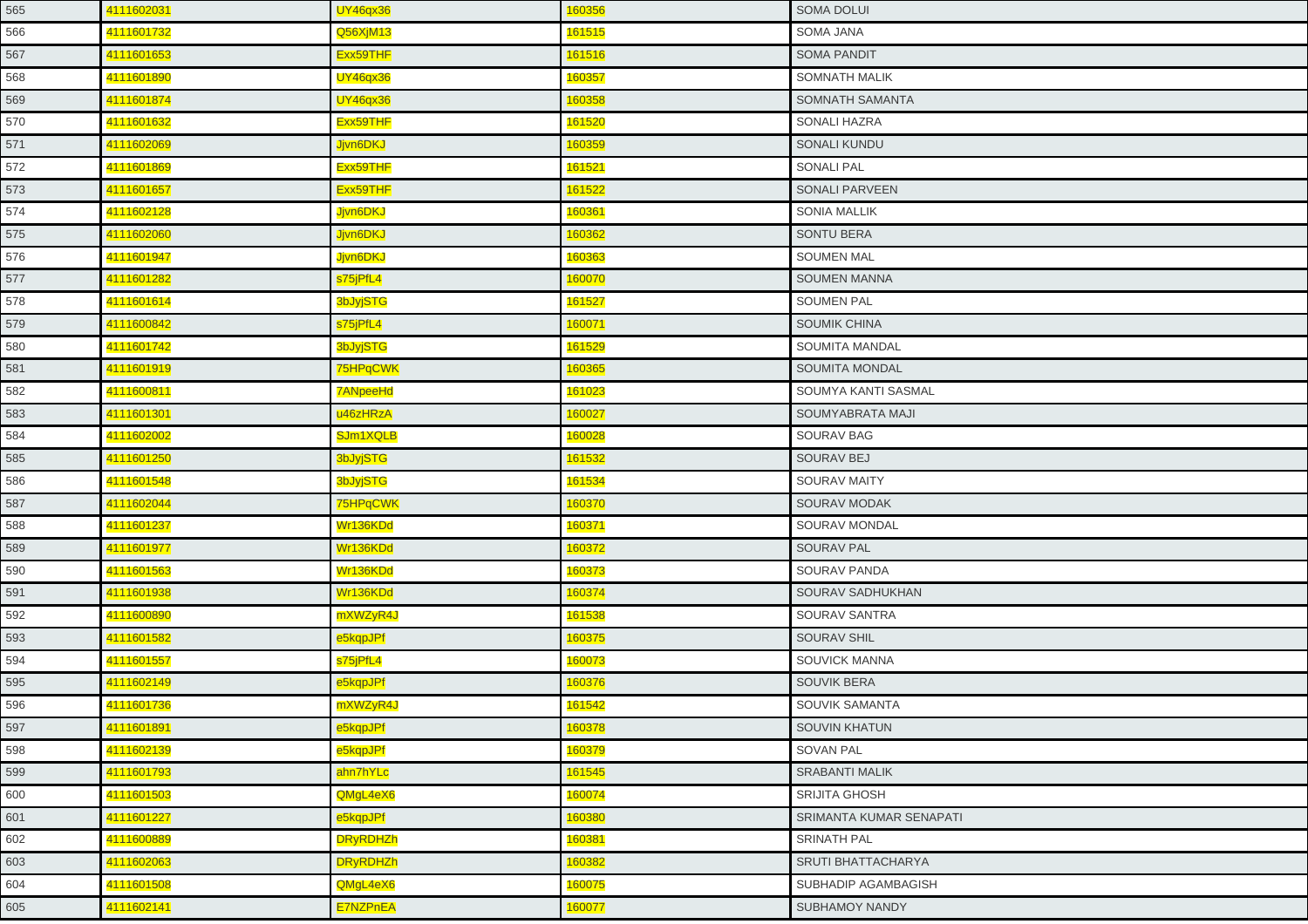| 606 | 4111601223 | tb45pPGS             | 160385 | <b>SUBHANKAR DAS</b>   |
|-----|------------|----------------------|--------|------------------------|
| 607 | 4111601953 | tb45pPGS             | 160386 | <b>SUBHANKAR PAL</b>   |
| 608 | 4111600676 | reZQvdTf             | 161025 | SUBHANKAR SASMAL       |
| 609 | 4111601878 | tb45pPGS             | 160388 | <b>SUBHASIS MOURI</b>  |
| 610 | 4111601572 | ahn7hYLc             | 161553 | SUBHOJIT GHOSH         |
| 611 | 4111600894 | djaV9GWy             | 161475 | SUBHRA SETH            |
| 612 | 4111601303 | 5Q5BWWD7             | 160031 | <b>SUBIR DWARI</b>     |
| 613 | 4111602019 | tb45pPGS             | 160390 | <b>SUBODH SAMANTA</b>  |
| 614 | 4111601483 | 5Q5BWWD7             | 160032 | SUBRATA BERA           |
| 615 | 4111601039 | ahn7hYLc             | 161555 | <b>SUBRATA CHANDRA</b> |
| 616 | 4111601589 | ahn7hYLc             | 161558 | SUBRIN YEASMIN         |
| 617 | 4111601998 | RXasDNTT             | 160392 | SUCHANDRA KUILA        |
| 618 | 4111602172 | RXasDNTT             | 160393 | SUCHANDRA SINGHA ROY   |
| 619 | 4111601686 | y4zAyXWe             | 161559 | SUCHETA CHAKRABORTTY   |
| 620 | 4111602098 | 6CpTSM4V             | 160394 | <b>SUCHITA NANDY</b>   |
| 621 | 4111602041 | 6CpTSM4V             | 160395 | SUDESHNA CHAKRABORTY   |
| 622 | 4111601579 | y4zAyXWe             | 161560 | SUDESHNA GAYEN         |
| 623 | 4111600117 | y4zAyXWe             | 161561 | SUDESHNA GHATAK        |
| 624 | 4111601916 | 6CpTSM4V             | 160396 | <b>SUDHA MAITY</b>     |
| 625 | 4111601545 | <b>E7NZPnEA</b>      | 160078 | SUDHASHREE GHORUI      |
| 626 | 4111602054 | 44U7DULq             | 160397 | <b>SUDIP BAG</b>       |
| 627 | 4111601650 | y4zAyXWe             | 161562 | <b>SUDIP BAR</b>       |
| 628 | 4111601267 | 3T1m3kQB             | 160079 | SUDIP BERA             |
| 629 | 4111602003 | pvb33VP6             | 160033 | SUDIP ROY              |
| 630 | 4111602094 | 44U7DULq             | 160399 | <b>SUDIPTA MAITY</b>   |
| 631 | 4111601946 | 44U7DULq             | 160400 | <b>SUDIPTA MAITY</b>   |
| 632 | 4111602164 | 44U7DULq             | 160401 | SUDIPTA MANNA          |
| 633 | 4111600954 | WJM2NV8f             | 161566 | SUDIPTA SAMUI          |
| 634 | 4111601226 | pvb33VP6             | 160034 | <b>SUJAN BAR</b>       |
| 635 | 4111601815 | 44U7DULq             | 160402 | <b>SUJAN MALICK</b>    |
| 636 | 4111601031 | nJ6uSTWs             | 160403 | SUJAN SAMANMTA         |
| 637 | 4111601963 | nJ6uSTWs             | 160404 | <b>SUJAN SANTRA</b>    |
| 638 | 4111601834 | WJM2NV8f             | 161569 | SUJATA GHORUI          |
| 639 | 4111601795 | WJM2NV8f             | 161571 | <b>SUJATA MALICK</b>   |
| 640 | 4111601643 | WJM2NV8f             | 161573 | <b>SUJATA SAMANTA</b>  |
| 641 | 4111601652 | nJ6uSTWs             | 160406 | <b>SUJAY DHARA</b>     |
| 642 | 4111601004 | L9c6y3QQ             | 161574 | <b>SUJIT DIGER</b>     |
| 643 | 4111602006 | nJ6uSTWs             | 160409 | <b>SUKLA JANA</b>      |
| 644 | 4111601245 | b9yGCZD1             | 160410 | <b>SUKLA RANA</b>      |
| 645 | 4111600080 | P <sub>13bKc5h</sub> | 161026 | <b>SUMAN BERA</b>      |
| 646 | 4111601934 | b9yGCZD1             | 160411 | <b>SUMAN DUTTA</b>     |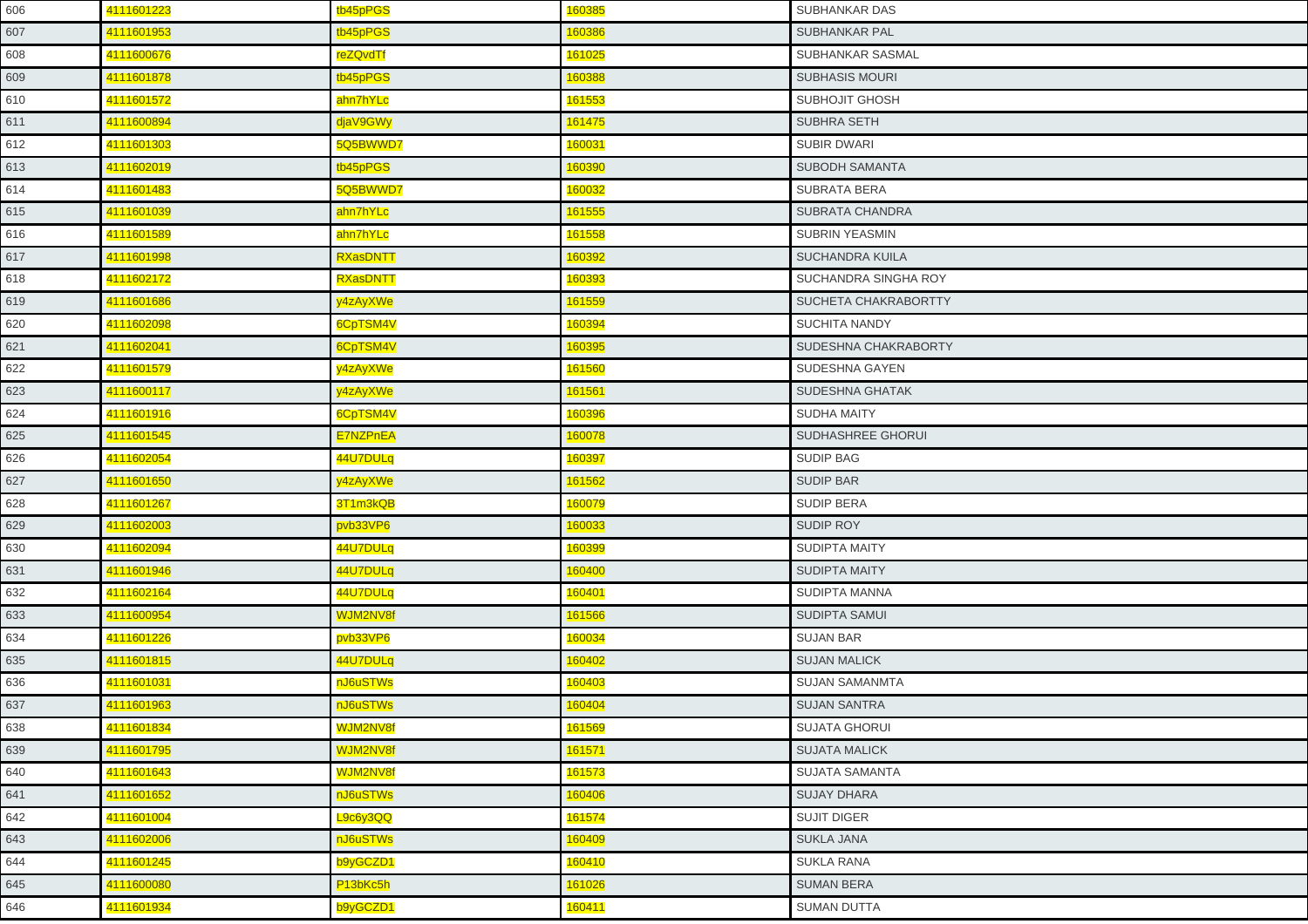| 647 | 4111602100 | b9yGCZD1        | 160412 | <b>SUMAN JANA</b>        |
|-----|------------|-----------------|--------|--------------------------|
| 648 | 4111601608 | L9c6y3QQ        | 161584 | <b>SUMAN MONDAL</b>      |
| 649 | 4111602114 | b9yGCZD1        | 160413 | <b>SUMAN PATRA</b>       |
| 650 | 4111601944 | b9yGCZD1        | 160415 | <b>SUMAN SAMANTA</b>     |
| 651 | 4111601621 | L9c6y3QQ        | 161587 | <b>SUMITA MAJI</b>       |
| 652 | 4111601724 | L9c6y3QQ        | 161588 | SUMITA MUKHARJEE         |
| 653 | 4111601522 | 3T1m3kQB        | 160082 | SUNANDA SASMAL           |
| 654 | 4111602158 | AQK9SYP2        | 160416 | <b>SUNITA PAL</b>        |
| 655 | 4111601836 | 9QqBM21S        | 161593 | SUPARNA MULA             |
| 656 | 4111601682 | 9QqBM21S        | 161595 | <b>SUPIA KHATUN</b>      |
| 657 | 4111602113 | AQK9SYP2        | 160421 | <b>SUPRIYA GHOSH</b>     |
| 658 | 4111601893 | AQK9SYP2        | 160420 | SUPRIYA KHATUN           |
| 659 | 4111601989 | YvWw7X14        | 160422 | <b>SUPRIYA ROY</b>       |
| 660 | 4111602116 | YvWw7X14        | 160423 | SUPRIYA SINGHA ROY       |
| 661 | 4111600949 | 9QqBM21S        | 161599 | <b>SURAIYA NAZMIN</b>    |
| 662 | 4111601699 | 9QqBM21S        | 161600 | SURAJIT CHARCHARI        |
| 663 | 4111601553 | YaWQx9Hm        | 161603 | <b>SURATH MALICK</b>     |
| 664 | 4111602016 | YvWw7X14        | 160425 | <b>SURESH BERA</b>       |
| 665 | 4111602034 | YvWw7X14        | 160426 | <b>SUROJIT MANNA</b>     |
| 666 | 4111600935 | YaWQx9Hm        | 161605 | <b>SUROJIT SASMAL</b>    |
| 667 | 4111602169 | YvWw7X14        | 160427 | <b>SUROVI DOLUI</b>      |
| 668 | 4111601971 | <b>NWpJS5Hy</b> | 160429 | SUSMITA CHAKRABORTY      |
| 669 | 4111601863 | YaWQx9Hm        | 161609 | <b>SUSMITA DHAWA</b>     |
| 670 | 4111602129 | NWpJS5Hy        | 160430 | <b>SUSMITA DWARI</b>     |
| 671 | 4111602126 | NWpJS5Hy        | 160431 | <b>SUSMITA MAJI</b>      |
| 672 | 4111600937 | NWpJS5Hy        | 160432 | <b>SUSMITA PATRA</b>     |
| 673 | 4111601780 | gW8bM8Tp        | 161611 | <b>SUSMITA PRAMANICK</b> |
| 674 | 4111601292 | gW8bM8Tp        | 161612 | <b>SUSMITA SAMANTA</b>   |
| 675 | 4111602155 | <b>5BA564TA</b> | 160433 | <b>SUSMITA SEN</b>       |
| 676 | 4111600916 | gW8bM8Tp        | 161613 | <b>SUSMITA SETH</b>      |
| 677 | 4111601279 | 3T1m3kQB        | 160083 | SUTAPA SAMANTA           |
| 678 | 4111601983 | 5BA564TA        | 160434 | <b>SUTAPA SEN</b>        |
| 679 | 4111601229 | gW8bM8Tp        | 161618 | <b>SUVENDU KHANRA</b>    |
| 680 | 4111602171 | 5BA564TA        | 160436 | <b>SWARNALI DAS</b>      |
| 681 | 4111601708 | FBeD265q        | 161623 | <b>SWARNALI PAL</b>      |
| 682 | 4111601510 | my7Ncj1D        | 160084 | <b>SWARUP MAL</b>        |
| 683 | 4111601174 | FBeD265q        | 161624 | <b>TAJMIN PARVIN</b>     |
| 684 | 4111601041 | FBeD265q        | 161625 | <b>TAJMINA KHATUN</b>    |
| 685 | 4111602057 | <b>5BA564TA</b> | 160440 | <b>TANDRA KHAN</b>       |
| 686 | 4111602035 | <b>5BA564TA</b> | 160441 | <b>TANIMA JANA</b>       |
| 687 | 4111601706 | FBeD265q        | 161627 | <b>TANIMA RONG</b>       |